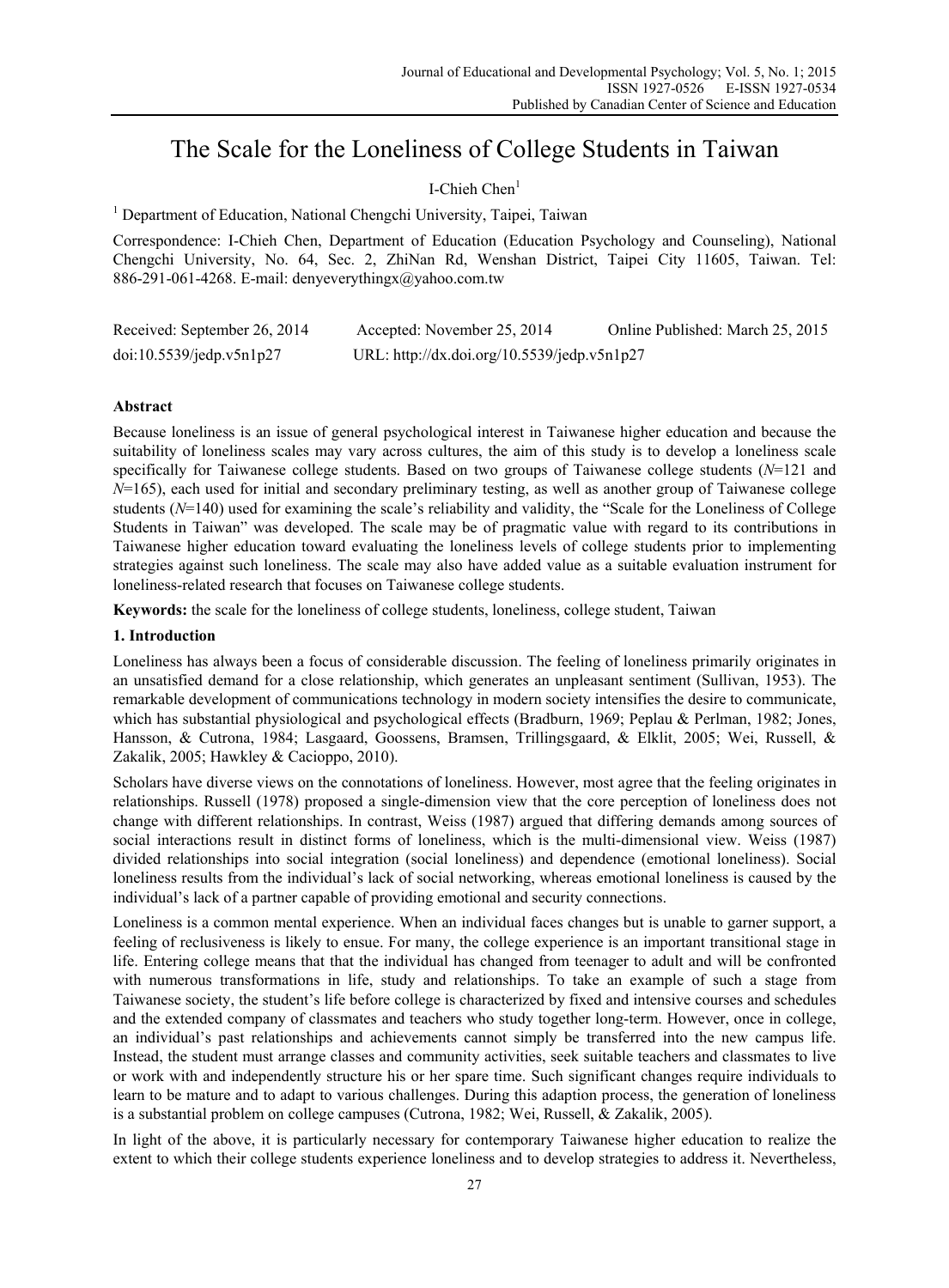limited research has been performed to address this issue in Taiwan—hence the contributions this study expects to make. In other words, this study aims to develop a loneliness scale specifically for Taiwanese college students.

In support, Medora, Woodward and Larson (1987) have argued that the culture in which an individual grows up is an important factor influencing loneliness (cited in Rokach & Neto, 2002). That is, in addition to responding to the effects of social connections, the generation of loneliness is likely to vary from country to country. Thus, compiling a scale for loneliness specifically applicable to college students is important. In other words, rather than applying loneliness-related scales developed outside Taiwan to the evaluation of Taiwanese college students' loneliness, this study bases itself on the premise that a specifically developed scale may offer a pragmatic contribution by providing an instrument capable of adequately reflecting the level of loneliness in Taiwanese college students as a reliable reference for each college; this study may also offer an academic contribution by providing a suitable scale for related research that particularly focuses on Taiwanese college students as a research population.

The remainder of this study is organized as follows. A literature review is offered in the next section. The research methods and scale development procedure are then described. The final section provides discussions and conclusion.

#### **2. Literature Review**

#### *2.1 Origin and Theories of Loneliness*

Loneliness was initially studied by Sullivan (1953), who proposed that loneliness was an unpleasant and intense experience related to unsatisfied requirements for intimacy. Sullivan's research was all but neglected in his time. This neglect lasted until 1973, when Weiss, an American scholar who was an adherent of Bowlby's attachment theory, published an article entitled "Loneliness: the experience of emotional and social isolation". In the article, Weiss argued that loneliness is a subjective psychological feeling or experience that occurs when an individual feels the lack of a satisfactory relationship and a gap between his or her desire and the actual connection level. Russell (1978) established the University of California at Los Angeles (UCLA) Loneliness scale, which has been widely employed to this day, and performed a theoretical factor analysis for loneliness. His research and results attracted broad attention around the world.

Loneliness can be studied by three approaches: the cognitive process approach, the human needs approach and the behavioral approach. The cognitive process approach emphasizes an individual's mental awareness and assesses his or her social relationships. This approach proposes that the individual is vulnerable to loneliness if he or she perceives a gap between actual and anticipated relationships (Peplau, 1978; Peplau & Perlman, 1982; Dupont, 1994). The human needs approach considers that loneliness originates in unsatisfied basic demands during individual growth stages (Sullivan, 1953; Bowlby, 1969; Weiss, 1982; Vincenzi & Grabosky, 1987; Derlega & Margulis, 1982; Thomas, 1996). The behavioral approach stresses a lack of social enhancement as the primary cause of loneliness (Young, 1982). Nevertheless, most scholars share the view that loneliness is a subjective and unpleasant feeling that results from unsatisfied individual demands with respect to relationships and social connections (Perlman, 1981; Weiss, 1987; Rokach & Brock, 1997; Killeen, 1998).

#### *2.2 Connotations of Loneliness*

The connotations of loneliness can be examined by dividing them into the domains of cognition, emotion and behavior. The cognitive aspect refers to the interpretation of self and self-other relationships. Studies on children (Fordham & Stevenson-Hinde, 1999; Hymel et al., 1990; Kirova-Petrova, 2000; J. C. Dunn, Dunn, & Bayduza , 2007), adolescents (Diamant & Windh, 1981; Larson, 1999; McWhirter, Besett-Alesch, Horibata, & Gat, 2002; Prinstein & La Greca, 2004; Wei, Russell, & Zakalik, 2005) and adults (McWhirter, 1997; Nurmi et al., 1997; Olmstead et al., 1991; Hawkley & Cacioppo, 2010) have unanimously revealed that low self-esteem is a major cognitive feature manifested by lonely persons. Long-term studies have also indicated that low self-esteem is closely associated with loneliness. Using factor analysis, Rubenstein and Shaver (1982) similarly reported that one element among the loneliness connotations was self-depreciation, e.g., when an individual finds him- or herself unattractive, humbled, stupid, shameful or insecure. Therefore, lonely persons tend to view themselves in a negative, self-belittling way and consider themselves to be disappointing, worthless, unappealing and unlovable. In addition, they often judge themselves in a relatively pessimistic tone and are uneasy regarding accepting others. They are also concerned about the negative comments of others regarding themselves. Thus,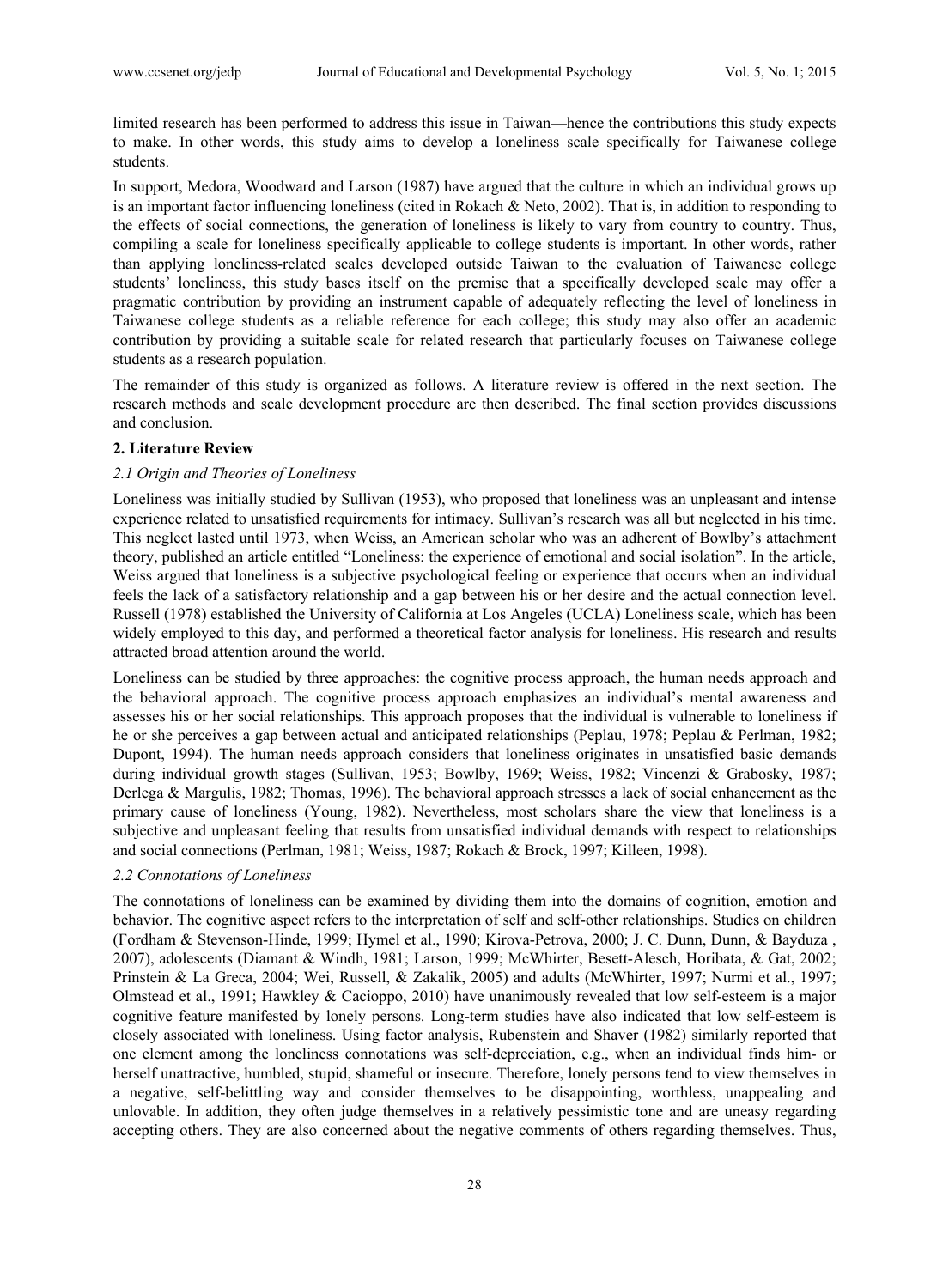the lonely express an attitude of isolation, hostility and unwillingness to communicate with others, which substantially hinders their relationships.

The emotion aspect refers to the negative sentiment generated by loneliness, which primarily consists of feelings of despair, frustration, helplessness, vulnerability, fear, sadness, grief, frustration, depression, moodiness and anger (Rokach, 1990; Rokach & Brock, 1997; Rubenstein & Shaver, 1982; Wei, Russell, & Zakalik, 2005). As noted by psychodynamics theory, when the feeling of loneliness arrives, it may coalesce with the unpleasant sentiments that result from an unsatisfied demand for intimacy during the early stage of a person's life. Therefore, Rokach (1990) proposed that when feeling lonely, an individual might sense a lack of affiliation, a feeling of rejection or abandonment, a feeling of being alone or helpless, a feeling of being misunderstood, an inability to contact others and understand their feelings, and a desire for significant others.

Regarding the behavioral aspect, the individuals may be shy, flinching, unwilling to self-disclose and poor at social interaction. When interacting with others, rather than intermingling, they mostly focus on themselves, seldom respond to questions, and often feel uncomfortable or anxious when interacting.

In sum, loneliness consists of significantly negative emotions and cognitions, which can have disastrous physical and mental effects and additional consequences if they persist for long.

#### *2.3 Measurement of Loneliness*

There are two approaches to the measurement of loneliness: single-dimensional and multi-dimensional. The rationales for the two approaches are explained in the following.

The basic hypothesis of the single-dimension approach regards loneliness as a common experience, thus ignoring the specific causes that generate the feeling of desolation. The loneliness level can be determined using a scale-based measurement. The most prominent proponent of this approach is Russell, who contended that the core sentiments of loneliness are indistinguishable by nature. Thus, all lonely individuals understand and experience the feeling in the same way (Russell, 1978). Based on this view, Russell (1978) published the UCLA (University of California, Los Angeles) Loneliness scale, which is the most well-known and applied loneliness-measurement tool and is primarily used for gauging loneliness that results from a lack of social interaction. Paloutzian and Janigian (1987) analyzed the loneliness studies that were published after the 1980s and concluded that 80% of these studies employed the UCLA scale.

The basic hypothesis of the multi-dimension approach considers loneliness to be a multi-faceted experience and feeling that cannot be fully revealed by resorting to single-quantification measurement. Therefore, the multi-dimensional measurement strategy attempts to dissect loneliness into different sub-scales in different scenarios, an approach primarily championed by Weiss. Weiss (1973) thought that different social relations offer different social supplies to satisfy various human social demands. Therefore, the loss of different segments of social relations may result in a deficiency of certain social supplies, thereby triggering distress and loneliness. In his research, Weiss primarily focused on the social supplies of "dependence" and "social integration" and the influences their lack on loneliness. A lack of social integration refers to inadequate social networking or unacceptance by desired groups, which results in social loneliness (Mullins et al., 1987; Cassidy & Asher, 1992; Rotenberg & Bartley, 1997). However, once an individual develops his or her own social networks, the symptoms of such social loneliness generally disappear. Emotional loneliness results from a lack of dependence. That is, an individual lacks a critical figure in daily life who can provide emotional and security supports, which results in emotional loneliness manifested as child-like separation anxiety, panic and emptiness. An individual may experience this type of loneliness if he or she experiences the death of close relatives or is undergoing divorce. Weiss (1973) considered that to a large extent emotional loneliness is an association of the fear of abandonment during childhood. This type of loneliness is often accompanied by excessive sensitivity and anxiety, which cause the individual to be overly sensitive to social cues. Correspondingly, the subject frequently mistakes or exaggerates the passive or positive intents of others, which additionally damages the chance of compensating for hollowness and decreasing loneliness.

Emotional loneliness and social loneliness, as proposed by Weiss, have been studied by other researchers, who compiled scales to reexamine the two types of loneliness. All of these studies have indicated that the two loneliness types are distinct concepts, which reflects Weiss's opinion.

Among these scales, the Social and Emotional Loneliness for Adults Scale (SELSA-S) developed by DiTommaso (2004) not only identifies emotional loneliness and social loneliness but also divides emotional loneliness into romantic and family categories, which coincides with the opinion of Weiss that the primary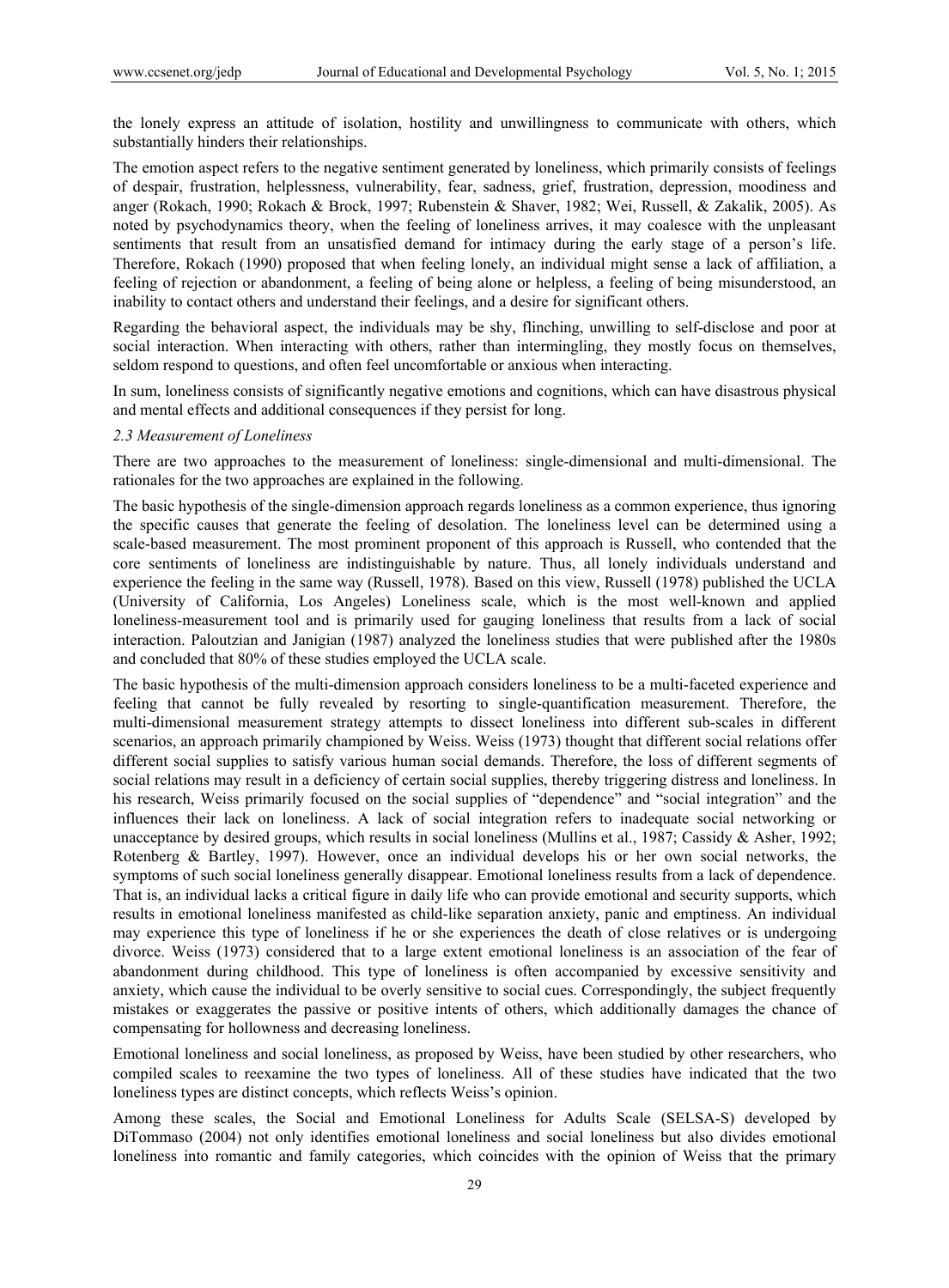figures who affect emotional loneliness are family members and intimate lovers. Table 1 summarizes the existing instruments for analyzing loneliness.

Table 1. Summary of existing instruments for loneliness measurement

| <b>Authors</b>                               | Scale name                                                  |                                                                              |  |  |
|----------------------------------------------|-------------------------------------------------------------|------------------------------------------------------------------------------|--|--|
| Wittenberg (1986)                            | Emotional vs. Social Loneliness                             | Emotional isolation                                                          |  |  |
| Russell.<br>Rose<br>Cutrona<br>and<br>(1984) | Scale                                                       | Social isolation                                                             |  |  |
| Vincenzi and Grabosky (1987)                 | Emotional-Social<br>Loneliness<br>Inventory (ESLI)          | Social loneliness<br>and<br>isolation.<br>emotional loneliness and isolation |  |  |
| de Jong Gierveld and Kamphuis<br>(1985)      | Rasch-type Loneliness Scale                                 | Social loneliness, and emotional<br>loneliness                               |  |  |
| DiTommaso and Spinner (1993)                 | Social<br>Emotional<br>and<br>Loneliness for Adults (SELSA) | Emotional and social aspects                                                 |  |  |
| DiTommaso, Brannen and Best<br>(2004)        | Emotional (romantic and family)<br>aspect and social aspect |                                                                              |  |  |

The two previously described approaches to loneliness essentially differ in interpreting loneliness: Are there differences in the nature of loneliness? Or does loneliness assume different forms? To examine whether there are in fact two different forms of loneliness, Russell, Cutrona, Roes and Yurko (1984) investigated the predictive factors, the experience and the influence of emotional loneliness and social loneliness. The authors enlisted a group of college students to assess their consent level on loneliness under two conditions: in the absence of a one-to-one emotional relationship and being left out of a group with shared interest and activities. The results revealed that the predicative factors of the two forms of loneliness were different. Emotional loneliness could be predicted if an individual felt that he or she could not have an intimate relationship with or had no chance of taking care of another person. In contrast, social loneliness could be predicted if an individual felt that his or her talent could not be appreciated by others.

In addition to differences in predictive factors, there are also different correlative patterns between assessment items for social and emotional loneliness and the UCLA scale. Specifically, emotional loneliness is correlated with three items of the UCLA scale that evaluate the feeling of relations with others, whereas social loneliness has no significant correlation with these three items. Conversely, social loneliness is related to three items of the UCLA scale that evaluate the feeling of relations with groups, whereas emotional loneliness has no significant correlation with these three items. However, except for the noted differences with respect to items, the two forms of loneliness are highly correlated with the total score and with most items used in the UCLA scale.

Therefore, Russell argued that there was considerable overlap between the two forms of loneliness for an individual who had experienced both. Based on this view, Russell (1984) did not completely abandon his single-dimensional concept. Although based on subjective experience, the two forms of loneliness appear different by nature, they are both dominated by a substantive core of shared experience. In sum, the single-dimensional approach regards loneliness as an endogenous feeling, whereas the multi-dimensional approach divides it into two types: emotional loneliness and social loneliness. Although the two types of loneliness are not significantly correlated with one another, both are highly correlated with the total measurement of the UCLA scale. Thus, emotional loneliness and social loneliness are both related to the resources of relationships. The former is associated with one-to-one relationships (e.g., romantic relationship), whereas the latter is pertinent to group relationships. In light of the above, the nature of loneliness (single-dimensional or multi-dimensional) remains controversial. This study therefore initially treats loneliness as single-dimensional for the initial scale development and, when necessary, adequately distinguishes multi-dimensionality as it pertains to the collected data.

#### **3. Research Methods**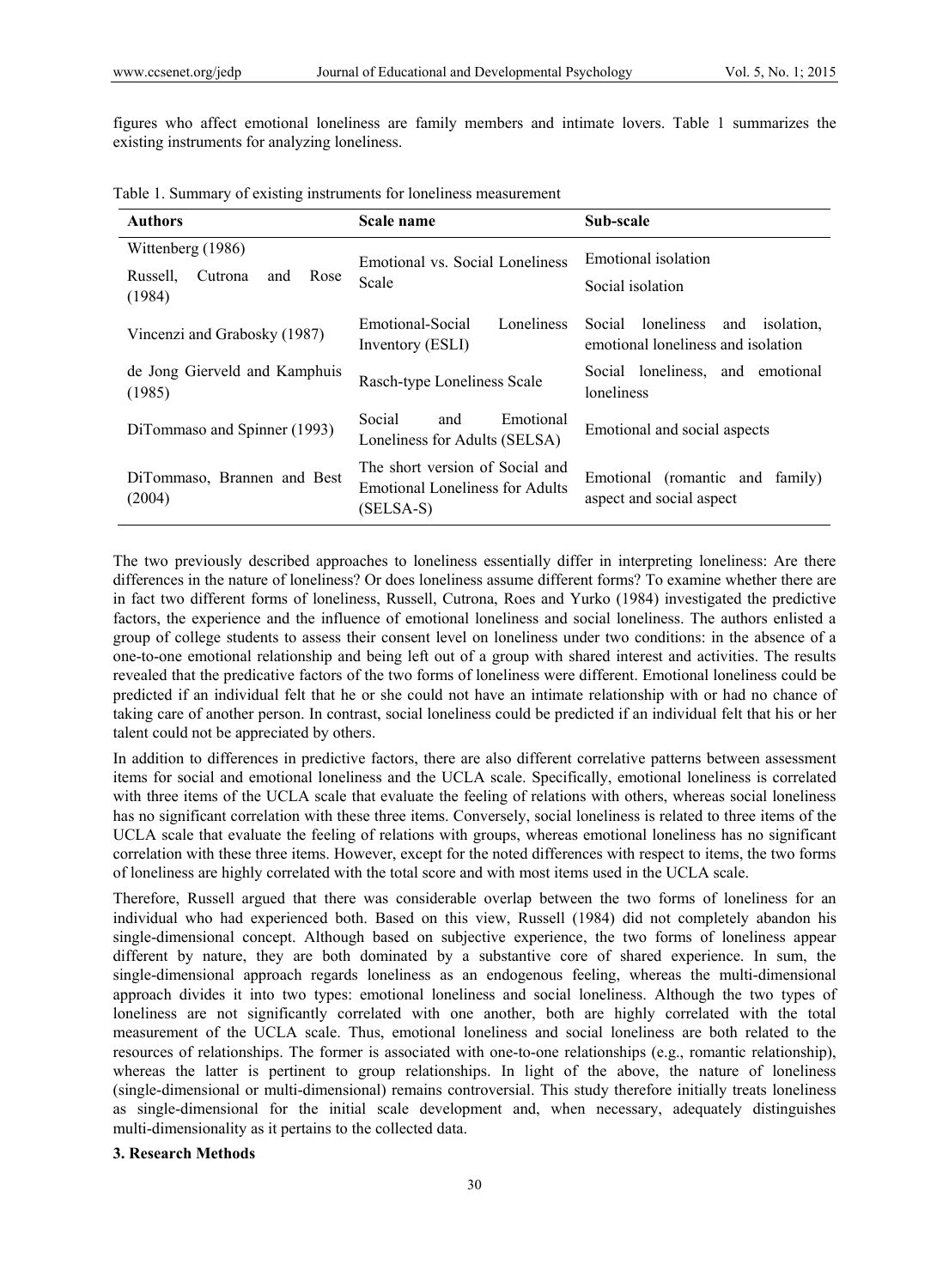## *3.1 Preliminary Study*

#### 3.3.1 Item Compilation for the Preliminary Scale and Its Content

According to the literature, loneliness is a subjective, unpleasant feeling that is generated when an individual cannot sustain or obtain intimate relationships. There are two views on the nature of loneliness. The first was proposed by Weiss (1979), who proposed that loneliness has differences by nature or type and that the experience of loneliness varies according to the individual's living environment. Based on the different symptoms and the correspondingly different treatments, Weiss divided loneliness into two types: social loneliness and emotional loneliness. The alternative view was presented by Russell et al. (1982), who argued that the core sentiment of loneliness does not differ and that all lonely persons understand and experience the feeling in a same way. To address the social changes and to comprehensively include all of the experiences of loneliness, this study initially integrated the two views and subsequently consulted relevant studies and scales for reference and item compilation.

Following Russell, we primarily referenced a Chinese version of the revised UCLA scale (R-UCLA) (Wu, 1985), which was directly translated from the UCLA scale and yielded a reliability score of 0.89 and therefore perfectly recapitulated the definition of loneliness by Russell et al. (1982). The original scale consisted of 20 items, five of which were removed in this study because of content similarity, which resulted in 15 remaining items. Regard Weiss's opinion, we primarily referenced a Chinese version of the Rasch-type loneliness scale (de Jong Gierveld & Kamphuis, 1985), which was translated and modified by C. L. Lin and Lin (2007). This scale was the result of a direct translation and generated a reliability score of 0.67. The scale consists of two loneliness factors (social and emotional), which is consistent with Weiss's view. The scale has a total of 10 items, three of which were removed because of content similarity, which left seven remaining items. In addition, four items were incorporated after we reviewed the family portion of the SELSA-S scale compiled by DiTommaso et al. (2004). Last, we generated two items according to the connotations of loneliness and added them to the scale, thereby generating a total of 28 items, which we organized and compiled to produce the "Scale of Loneliness for College Students".

The questionnaire adopts an incremental 6-point grading format in which a individual is asked to determine the accuracy of a statement on a scale of 1 to 6 (1 means barely having such an experience, and 6 means always having such an experience). A higher score in each sub-scale indicates that the individual has a stronger loneliness tolerance.

#### *3.2 Predictive Test Participants*

The 125 individuals of the first preliminary test were first-to-fourth-year students taking general courses in a university in Taipei, Taiwan. All of the questionnaires were recovered. The questionnaires that exhibited complete filling regularity and those that were not filled in were removed, which generated 121 effective questionnaires and an effective response rate of 96.8%. The 165 individuals of the second preliminary test were first-to-fourth-year students at two universities in Taichung. All of the questionnaires were recovered and were effective, which yielded an effective response rate of 100%.

#### *3.3 Data Analysis*

The tentative scale was individual to two preliminary tests and subsequent item removal. When examining the filling errors of the first-round questionnaires, 121 questionnaires were found to display no such problem. Therefore, no items were removed at this stage. Then, potential outlier problems were examined. All of the items of this scale produced statistically significant results, which indicates that each item displayed discrimination ability. Therefore, no items were removed at this stage. Next, the internal consistence of the scale was analyzed, which consisted of three steps. First, the correlation value with the total score of 0.5 was set as a criterion. A score below the criterion indicated that the item displayed no homogeneity with the scale and was therefore listed as a candidate for removal. Seven items were identified in this step. Second, if the removal of an item resulted in the elevation of the scale's internal consistency, the item was listed as a removal candidate. Our analysis identified four candidates in this step. Third, a factor loading of 0.5 was set as a standard. Because all of the items in the scale had the values greater than 0.5, no item was removed. Following the described protocol, an item was removed if it satisfied one of the preceding criteria. Thus, seven items in the tentative "Scale of Loneliness for College Students" were removed. The result is provided in Table 2.

When we examined the filling errors of the second-round questionnaires, exploratory factors were employed to analyze the factors extracted via the principal axis method. Specifically, the appropriateness of the samples,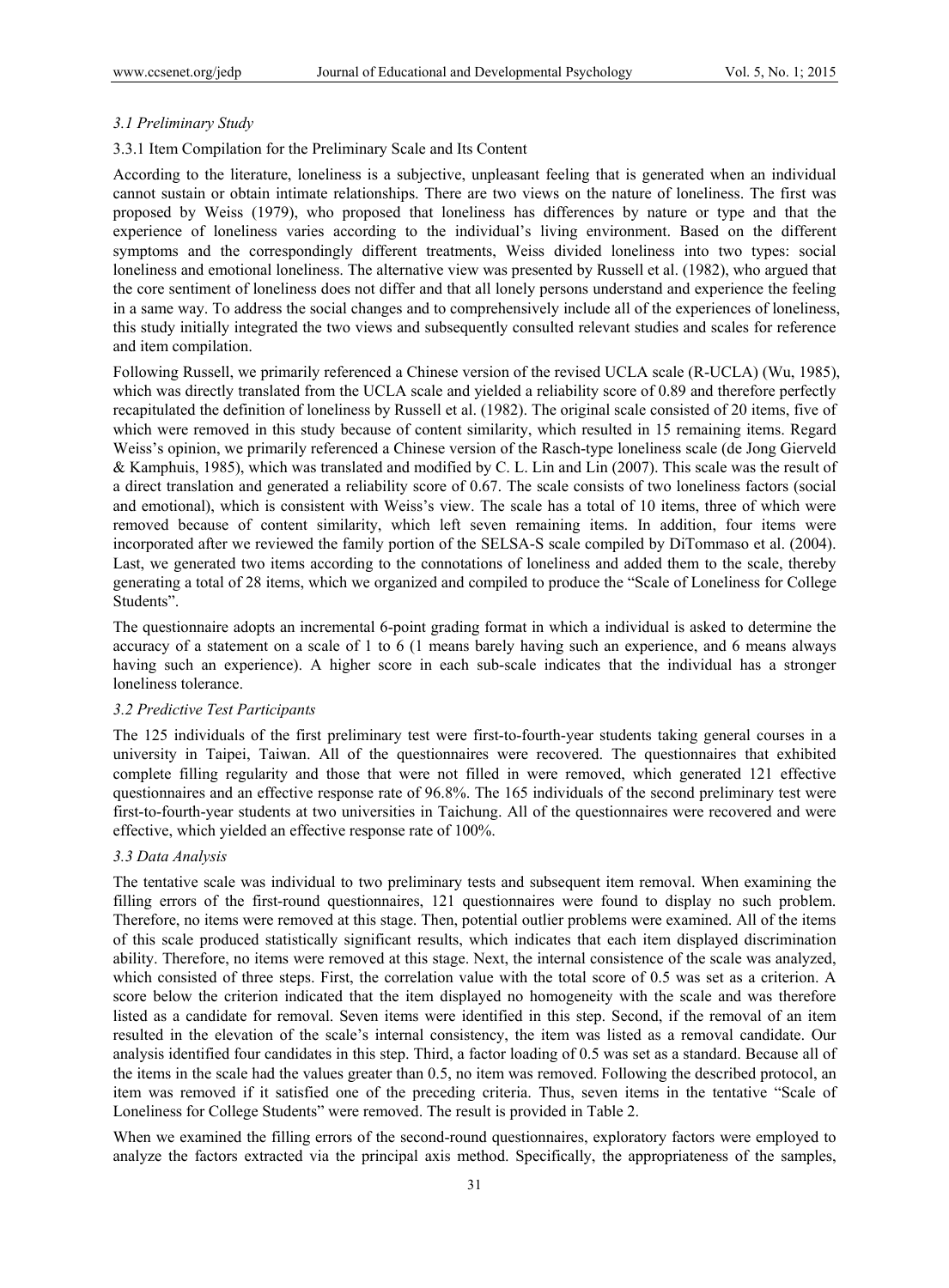measured by the Kaiser-Meyer-Olkin (KMO) test, was 0.916. In addition, Bartlett's spherical test revealed that the samples produced significant results ( $\chi^2$ =1,857.665; df=210; p=0.000) and explained 59.56% of the total variance. Thus, our results indicated that the data were suitable for construct validity-based analysis. In fact, when initially designing the items, we included those derived from social loneliness and emotional loneliness, as suggested by Weiss. The results of our exploratory factor analysis (as provided in Table 3) revealed that the design of this scale generated an integral concept of loneliness, which corroborated the opinions of Russell. In addition, all of the items displayed factor loadings of 0.5, which indicated that all of them were representative. Specifically, the connotations of the eight, six, ten and twelve items belonged to descriptions of loneliness associated with family relations. Therefore, these items differed considerably from the integrated concept of loneliness. However, the factor loadings of these items were all greater than 0.5, which indicated that they too were representative. Nevertheless, when including them, the number of items was too large, and the explained variance was relatively low. Therefore, the four items were removed. Thus, the eight, six, ten and twelve items of the tentative scale were removed in this step.

Table 2. The item removal summary of the "the scale for the loneliness of college students" for the preliminary study

|                                                                                                                 | $\boldsymbol{m}$ | $\boldsymbol{S}$ | $\boldsymbol{t}$ | Sig.<br>$(2-tailed)$ | r    | Cronbach's Alpha<br>if Item Deleted<br>(Cronbach's<br>Alpha=.897) | Factor<br>loadings |
|-----------------------------------------------------------------------------------------------------------------|------------------|------------------|------------------|----------------------|------|-------------------------------------------------------------------|--------------------|
| 1. I feel in tune with the people around<br>me                                                                  | 2.07             | .62              | 5.67             | .00                  | .574 | .894                                                              | .545               |
| 2. There are people I can talk to                                                                               | 1.97             | .87              | 3.04             | .00                  | .335 | .896                                                              | .608               |
| 3. I feel part of a group of friends                                                                            | 2.02             | .76              | 4.82             | .00                  | .526 | .893                                                              | .626               |
| 4. I feel left out                                                                                              | 2.77             | .93              | 7.89             | .00                  | .613 | .891                                                              | .635               |
| 5. I don't like group activities                                                                                | 2.52             | 1.09             | 6.06             | .00                  | .546 | .895                                                              | .677               |
| 6. My family really cates about me                                                                              | 1.72             | .71              | 4.21             | .00                  | .551 | .895                                                              | .687               |
| 7. There is always someone I can talk<br>to about my day-to-day problems                                        | 1.96             | .74              | 4.14             | .00                  | .521 | .895                                                              | .573               |
| 8. I feel part of my family                                                                                     | 1.64             | .74              | 6.05             | .00                  | .518 | .893                                                              | .663               |
| 9. Whenever I need to do so, I can<br>find friends and gain support. I can<br>find companionship when I want it | 2.08             | .63              | 4.63             | .00                  | .575 | .894                                                              | .640               |
| 10. There is no one in my family I<br>can depend on for support and<br>encouragement, but I wish there was      | 1.73             | .94              | 5.21             | .00                  | .458 | .894                                                              | .728               |
| 11. There are people I feel close to                                                                            | 2.33             | .78              | 7.24             | .00                  | .624 | .891                                                              | .733               |
| 12. I feel alone when I am with<br>family                                                                       | 1.89             | .95              | 5.57             | .00                  | .523 | .893                                                              | .763               |
| 13. My social relationships<br>are<br>superficial                                                               | 2.87             | 1.2              | 5.49             | .00                  | .544 | .893                                                              | .720               |
| 14. I often feel rejected                                                                                       | 2.45             | .86              | 6.84             | .00                  | .569 | .892                                                              | .653               |
| 15. My interests and ideas are not<br>shared by those around me                                                 | 2.32             | .99              | 6.10             | .00                  | .614 | .891                                                              | .686               |
| 16. I experience a general sense of<br>emptiness                                                                | 3.12             | 1.2              | 5.80             | .00                  | .583 | .892                                                              | .630               |
| 17. I feel shut out and excluded by<br>others                                                                   | 2.6              | 1.02             | 6.64             | .00                  | .663 | .890                                                              | .725               |
| 18. I really hope someone is with me                                                                            | 4.26             | 1.1              | 3.12             | .00                  | .230 | .901                                                              | .584               |
| 19. I don't like group or social<br>activities                                                                  | 2.52             | 1.09             | 6.06             | .00                  | .436 | .895                                                              | .719               |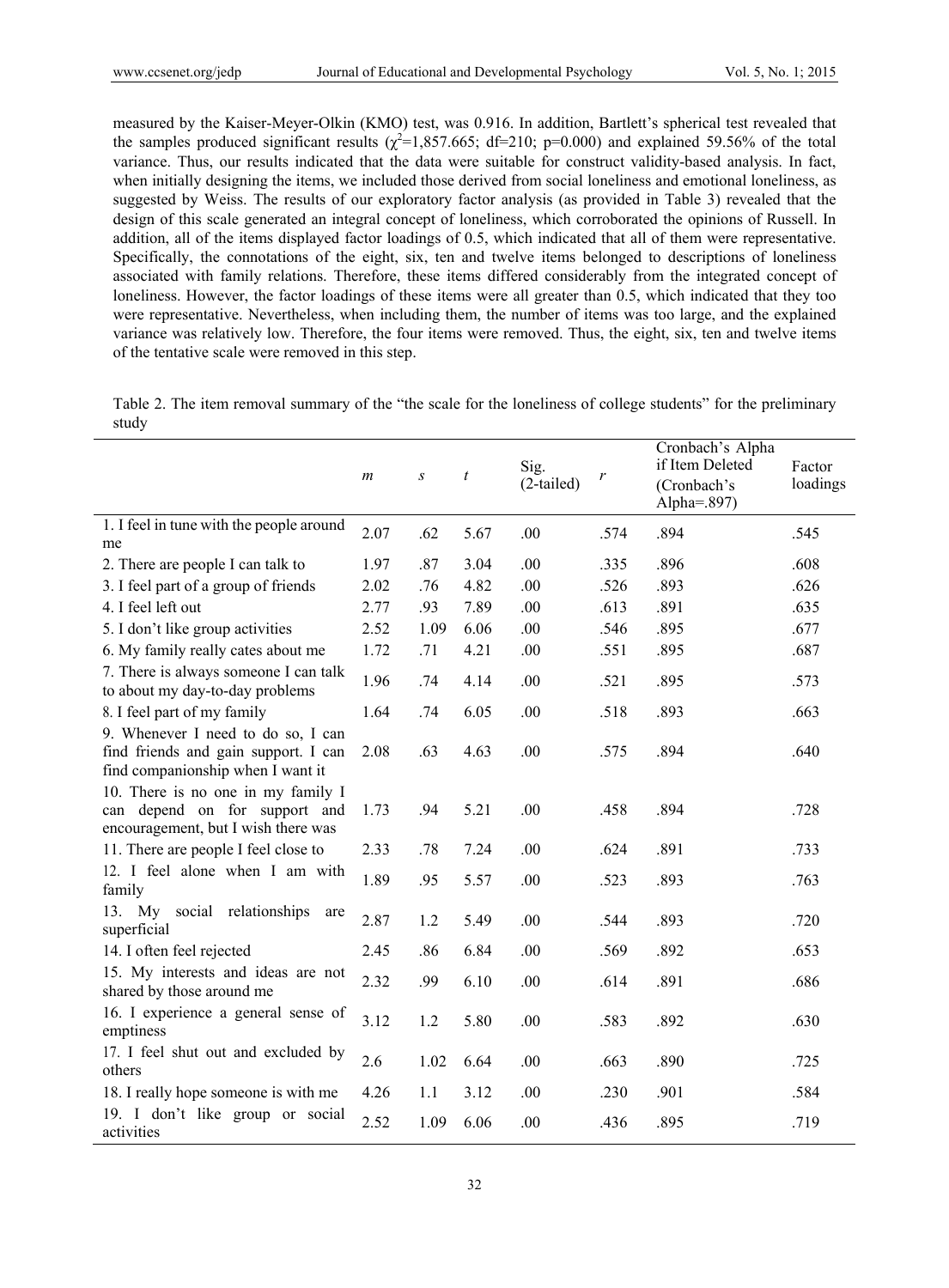| 20. I am no longer close to anyone                  | 1.92 | .76 | 5.45 | .00. | .435 | .893 | .768 |
|-----------------------------------------------------|------|-----|------|------|------|------|------|
| 21. I feel part of a group of friends               | 2.26 | .96 | 8.45 | .00. | .746 | .888 | .768 |
| 22. I have a lot in common with<br>people around me | 2.79 | .88 | 7.02 | .00. | .520 | .893 | .754 |
| 23. I am unhappy being so withdrawn                 | 3.28 | 1.1 | 3.09 | .00. | 332  | .898 | .667 |
| 24. I don't think I belong to the group             | 2.36 | .85 | 7.60 | .00. | .604 | .891 | .635 |
| 25. There is no one I can turn to                   | 2.54 | 1.0 | 6.31 | .00. | .521 | .893 | .632 |
| 26. I am an outgoing person                         | 3.06 | 1.0 | 4.69 | .00. | .351 | .897 | .686 |
| 27. No one really knows me well                     | 3.84 | 1.2 | 3.24 | .00. | .326 | .899 | .724 |
| 28. I lack companionship                            | 2.24 | .90 | 8.88 | .00. | .735 | .889 | .622 |

Table 3. The EFA result of the "the scale for the loneliness of college students" for the preliminary study

| Items                                                                                                   | <b>Factor Loadings</b> |          |
|---------------------------------------------------------------------------------------------------------|------------------------|----------|
|                                                                                                         | Factor 1               | Factor 2 |
| V3 I feel part of a group of friends                                                                    | 0.824                  | 0.392    |
| V26 I don't think I belong to the group                                                                 | 0.814                  | 0.264    |
| V17 I feel shut out and excluded by others                                                              | 0.811                  | 0.273    |
| V21 I feel part of a group of friends                                                                   | 0.807                  | 0.381    |
| V15 My interests and ideas are not shared by those around me                                            | 0.767                  | 0.311    |
| V28 I lack companionship                                                                                | 0.755                  | 0.318    |
| V4 I feel left out                                                                                      | 0.707                  | 0.239    |
| V14 I often feel rejected                                                                               | 0.704                  | 0.374    |
| V25 There is no one I can turn to                                                                       | 0.687                  | 0.481    |
| V7There is always someone I can talk to about my day-to-day problems                                    | 0.683                  | 0.376    |
| V9 I can find companionship when I want it                                                              | 0.677                  | 0.443    |
| V22 I have a lot in common with people around me                                                        | 0.662                  | 0.331    |
| V16 I experience a general sense of emptiness                                                           | 0.648                  | 0.345    |
| V20 I am no longer close to anyone                                                                      | 0.64                   | 0.392    |
| V13 My social relationships are superficial                                                             | 0.638                  | 0.367    |
| V1 I feel in tune with the people around me                                                             | 0.607                  | 0.18     |
| V11 There are people I feel close to                                                                    | 0.606                  | 0.356    |
| V10 There is no one in my family I can depend on for support and<br>encouragement, but I wish there was | 0.352                  | 0.836    |
| V8 I feel part of my family                                                                             | 0.421                  | 0.823    |
| V12 I feel alone when I am with family                                                                  | 0.38                   | 0.811    |
| V6 My family really cates about me                                                                      | 0.401                  | 0.728    |
| variance explained                                                                                      | 44.99%                 | 8.99%    |
| eigenvalue                                                                                              | 9.44                   | 1.88     |
| Total variance explained=53.974%                                                                        |                        |          |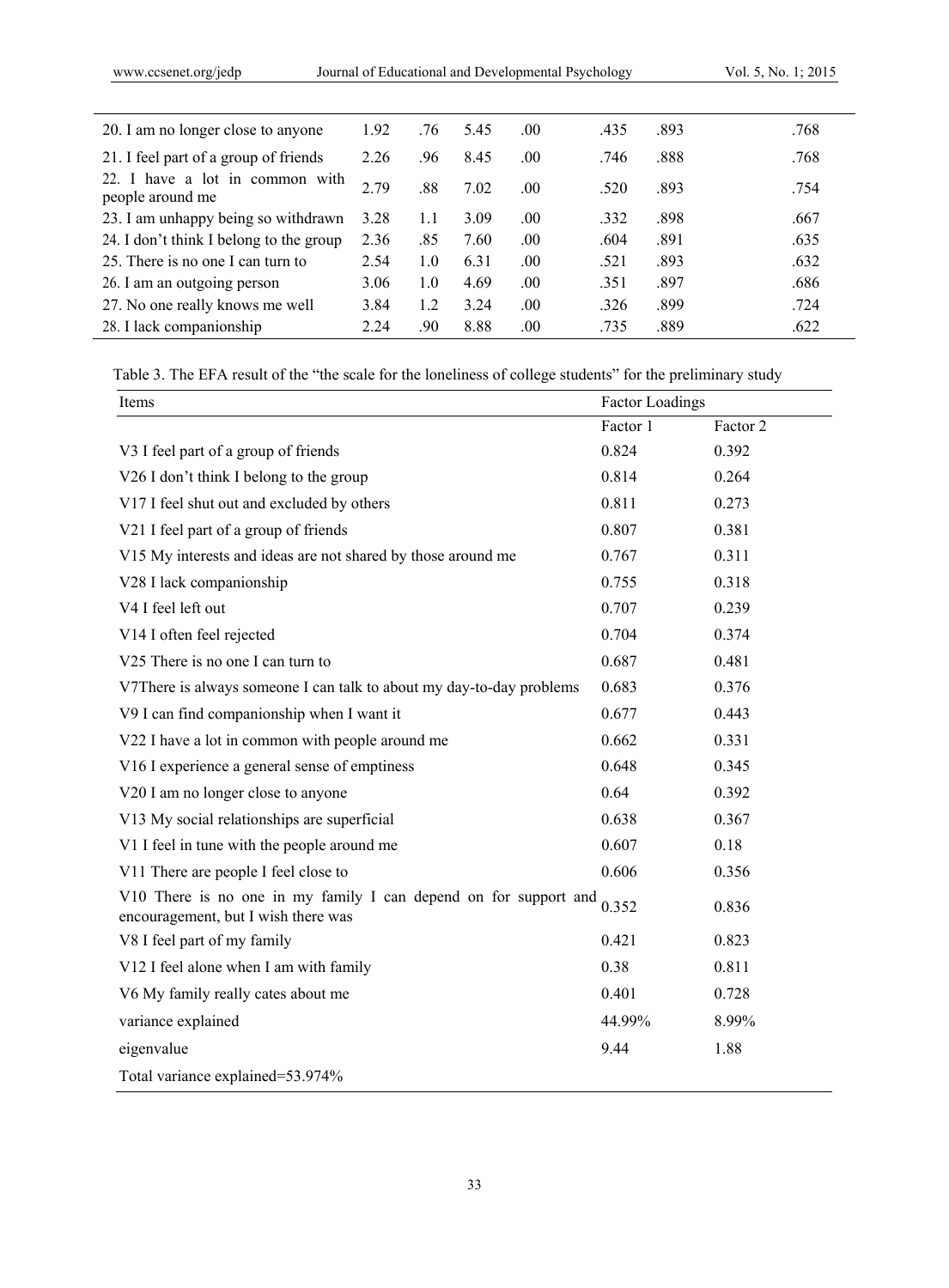## **4. Formal Experiments**

## *4.1 Participants*

A total of 140 first- to fourth-year students at a private university in northern Taiwan were sampled. All of the questionnaires were recovered, and those that exhibited complete filling regularity and those that were not filled were removed, which yielded 119 effective questionnaires and an effective response rate of 85%. Among the individuals, 51 were male (42.8%) and 68 female (57.1%).

## *4.2 Study Tool: "Scale of Loneliness for College Students"*

This scale, which was compiled by the authors, contained 17 items and adopted an incremental 6-point grading format whereby an individual was asked to determine the accuracy of a statement on a scale between 1 to 6 (1 meant barely having such an experience, and 6 meant always having such an experience). A higher score in each sub-scale indicated that the individual had stronger loneliness tolerance.

To examine the stability of loneliness, the resulting score and loneliness frequency were subjected to correlation analysis. The results revealed a correlation coefficient of  $0.56$  (p<0.01), which indicates a significant positive correlation between the loneliness score of the college students who used the scale and their actual level of loneliness. Therefore, our results suggested that loneliness was a stable feeling.

### **5. Data and Results**

## *5.1 Descriptive Statistics*

Table 4 provides descriptive statistics of the research sample. Additionally, Table 5 presents means and standardized deviations of measurement items.

|   | Female   | Male     | Freshman | Sophomore | Junior   | Senior   | Total     |
|---|----------|----------|----------|-----------|----------|----------|-----------|
|   | $(n=68)$ | $(n=51)$ | $(n=1)$  | $(n=41)$  | $(n=35)$ | $(n=41)$ | $(n=119)$ |
| m | 47.46    | 52.55    | 62       | 41.02     | 44.67    | 41.51    | 49.56     |
|   | 14.33    | 14.83    |          | 13.13     | 14.45    | 11.34    | 14.64     |

Table 4. Descriptive statistics

#### Table 5. Means and standardized deviations of measurement items

|                                                 |           | $\boldsymbol{n}$ | $\boldsymbol{m}$ | $\boldsymbol{S}$     |
|-------------------------------------------------|-----------|------------------|------------------|----------------------|
| L01 I feel in tune with the people around me    | Freshman  | 1                | 3.00             | $\ddot{\phantom{a}}$ |
|                                                 | Sophomore | 41               | 2.07             | .608                 |
|                                                 | Junior    | 35               | 2.23             | .843                 |
|                                                 | Senior    | 41               | 2.20             | .641                 |
|                                                 | Male      | 50               | 2.28             | .730                 |
|                                                 | Female    | 68               | 2.09             | .663                 |
|                                                 | Total     | 118              | 2.17             | .696                 |
| L02 I feel left out                             | Freshman  | $\mathbf{1}$     | 4.00             |                      |
|                                                 | Sophomore | 41               | 2.76             | .994                 |
|                                                 | Junior    | 35               | 2.94             | 1.083                |
|                                                 | Senior    | 41               | 2.93             | 1.104                |
|                                                 | Male      | 50               | 2.92             | 1.085                |
|                                                 | Female    | 68               | 2.85             | 1.040                |
|                                                 | Total     | 118              | 2.88             | 1.055                |
| L03 There is always someone I can talk to about | Freshman  | 1                | 1.00             |                      |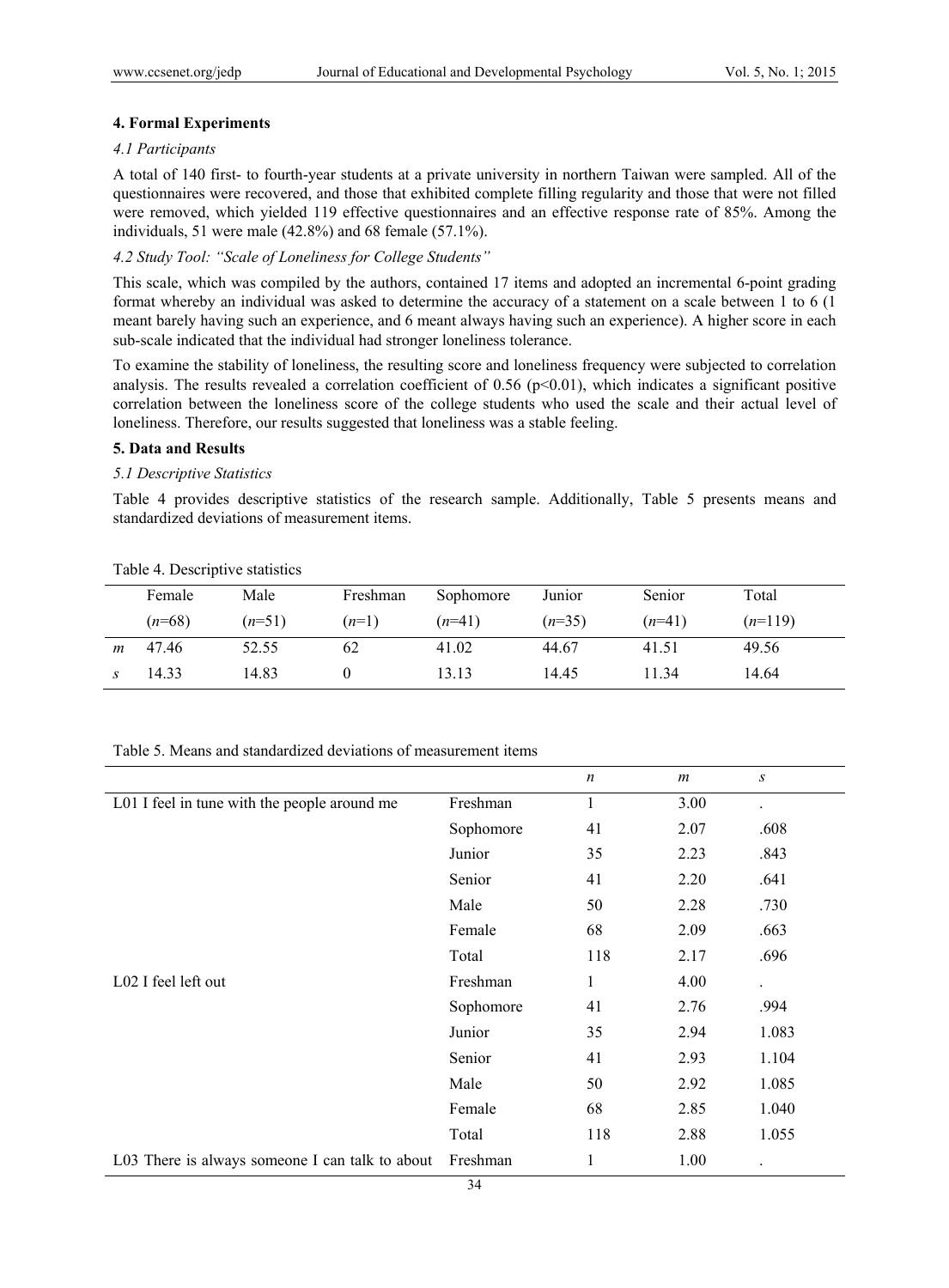| my day-to-day problems                       | Sophomore | 41           | 1.78 | 1.037                |
|----------------------------------------------|-----------|--------------|------|----------------------|
|                                              | Junior    | 35           | 1.89 | .758                 |
|                                              | Senior    | 41           | 1.88 | .812                 |
|                                              | Male      | 50           | 2.40 | 1.050                |
|                                              | Female    | 68           | 2.00 | .946                 |
|                                              | Total     | 118          | 1.84 | .877                 |
| L04 I can find companionship when I want it  | Freshman  | $\mathbf{1}$ | 3.00 | $\ddot{\phantom{0}}$ |
|                                              | Sophomore | 41           | 2.10 | .860                 |
|                                              | Junior    | 35           | 2.37 | 1.215                |
|                                              | Senior    | 41           | 2.05 | .947                 |
|                                              | Male      | 50           | 2.38 | .830                 |
|                                              | Female    | 67           | 2.00 | .816                 |
|                                              | Total     | 118          | 2.17 | 1.007                |
| L05 There are people I feel close to         | Freshman  | $\mathbf{1}$ | 1.00 | $\ddot{\phantom{0}}$ |
|                                              | Sophomore | 41           | 1.49 | .637                 |
|                                              | Junior    | 35           | 1.71 | .789                 |
|                                              | Senior    | 41           | 1.41 | .591                 |
|                                              | Male      | 50           | 2.48 | .863                 |
|                                              | Female    | 68           | 2.32 | 1.014                |
|                                              | Total     | 118          | 1.53 | .676                 |
| L06 My social relationships are superficial  | Freshman  | $\mathbf{1}$ | 3.00 |                      |
|                                              | Sophomore | 40           | 2.00 | .716                 |
|                                              | Junior    | 35           | 2.31 | 1.022                |
|                                              | Senior    | 41           | 2.17 | .771                 |
|                                              | Male      | 50           | 3.22 | 1.250                |
|                                              | Female    | 68           | 3.09 | 1.422                |
|                                              | Total     | 117          | 2.16 | .840                 |
| L07 I often feel rejected                    | Freshman  | $\mathbf{1}$ | 1.00 |                      |
|                                              | Sophomore | 41           | 1.66 | 1.063                |
|                                              | Junior    | 35           | 2.03 | 1.071                |
|                                              | Senior    | 41           | 1.78 | 1.084                |
|                                              | Male      | 50           | 2.82 | .896                 |
|                                              | Female    | 68           | 2.38 | .962                 |
|                                              | Total     | 118          | 1.81 | 1.072                |
| L08 My interests and ideas are not shared by | Freshman  | $\mathbf{1}$ | 3.00 | ¥.                   |
| those around me                              | Sophomore | 41           | 2.29 | .929                 |
|                                              | Junior    | 35           | 2.49 | 1.040                |
|                                              | Senior    | 41           | 2.39 | .919                 |
|                                              | Male      | 50           | 2.64 | 1.191                |
|                                              | Female    | 68           | 2.32 | .969                 |
|                                              | Total     | 118          | 2.39 | .952                 |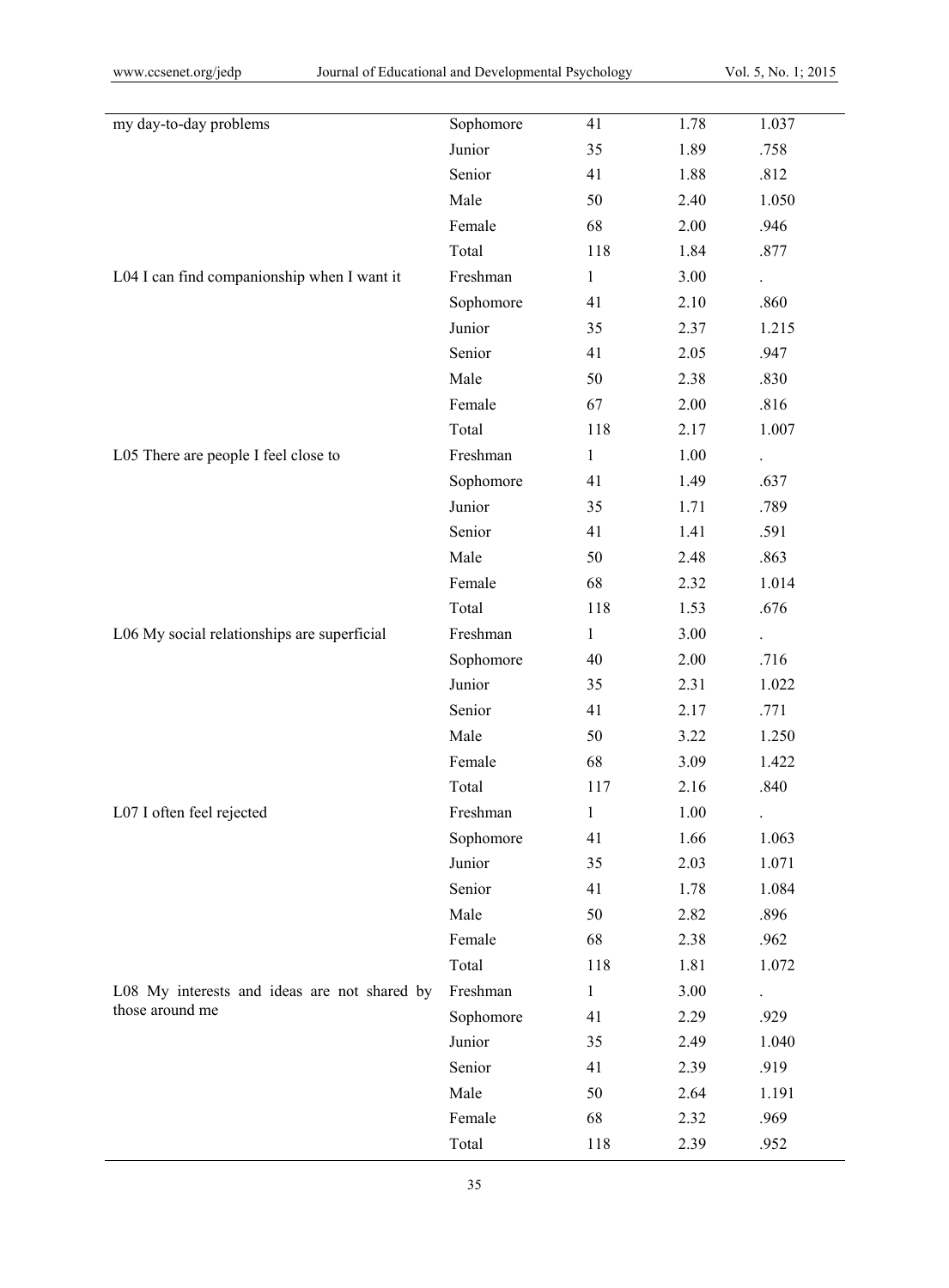| L09 I experience a general sense of emptiness | Freshman  | $\mathbf{1}$ | 1.00 |                      |
|-----------------------------------------------|-----------|--------------|------|----------------------|
|                                               | Sophomore | 41           | 1.66 | .883                 |
|                                               | Junior    | 35           | 2.23 | 1.239                |
|                                               | Senior    | 41           | 2.12 | 1.249                |
|                                               | Male      | 50           | 3.44 | 1.402                |
|                                               | Female    | 68           | 2.87 | 1.292                |
|                                               | Total     | 118          | 1.98 | 1.147                |
| L10 I feel shut out and excluded by others    | Freshman  | $\mathbf{1}$ | 2.00 |                      |
|                                               | Sophomore | 41           | 3.05 | 1.341                |
|                                               | Junior    | 35           | 3.03 | 1.424                |
|                                               | Senior    | 41           | 3.37 | 1.299                |
|                                               | Male      | 50           | 3.14 | 1.262                |
|                                               | Female    | 68           | 2.35 | 1.182                |
|                                               | Total     | 118          | 3.14 | 1.348                |
| L11 I am no longer close to anyone            | Freshman  | $\mathbf{1}$ | 4.00 | $\ddot{\phantom{0}}$ |
|                                               | Sophomore | 41           | 2.56 | 1.026                |
|                                               | Junior    | 35           | 2.63 | .942                 |
|                                               | Senior    | 41           | 2.49 | .898                 |
|                                               | Male      | 50           | 2.32 | 1.220                |
|                                               | Female    | 68           | 1.90 | 1.095                |
|                                               | Total     | 118          | 2.57 | .956                 |
| L12 I feel part of a group of friends         | Freshman  | $\mathbf{1}$ | 2.00 | $\ddot{\phantom{0}}$ |
|                                               | Sophomore | 41           | 2.49 | 1.227                |
|                                               | Junior    | 35           | 2.66 | 1.083                |
|                                               | Senior    | 41           | 2.27 | .895                 |
|                                               | Male      | 49           | 2.49 | 1.244                |
|                                               | Female    | 68           | 2.09 | 1.181                |
|                                               | Total     | 118          | 2.46 | 1.075                |
| L13 I feel part of a group of friends         | Freshman  | $\mathbf{1}$ | 5.00 |                      |
|                                               | Sophomore | 41           | 3.02 | 1.294                |
|                                               | Junior    | 35           | 3.20 | 1.389                |
|                                               | Senior    | 41           | 3.07 | 1.421                |
|                                               | Male      | 50           | 2.36 | 1.045                |
|                                               | Female    | 68           | 2.22 | .960                 |
|                                               | Total     | 118          | 3.11 | 1.364                |
| L14 I have a lot in common with people around | Freshman  | $\mathbf{1}$ | 3.00 | $\ddot{\phantom{0}}$ |
| me                                            | Sophomore | 41           | 2.49 | 1.247                |
|                                               | Junior    | 35           | 2.94 | 1.282                |
|                                               | Senior    | 41           | 2.66 | 1.296                |
|                                               | Male      | 50           | 2.70 | .974                 |
|                                               | Female    | 68           | 2.66 | .891                 |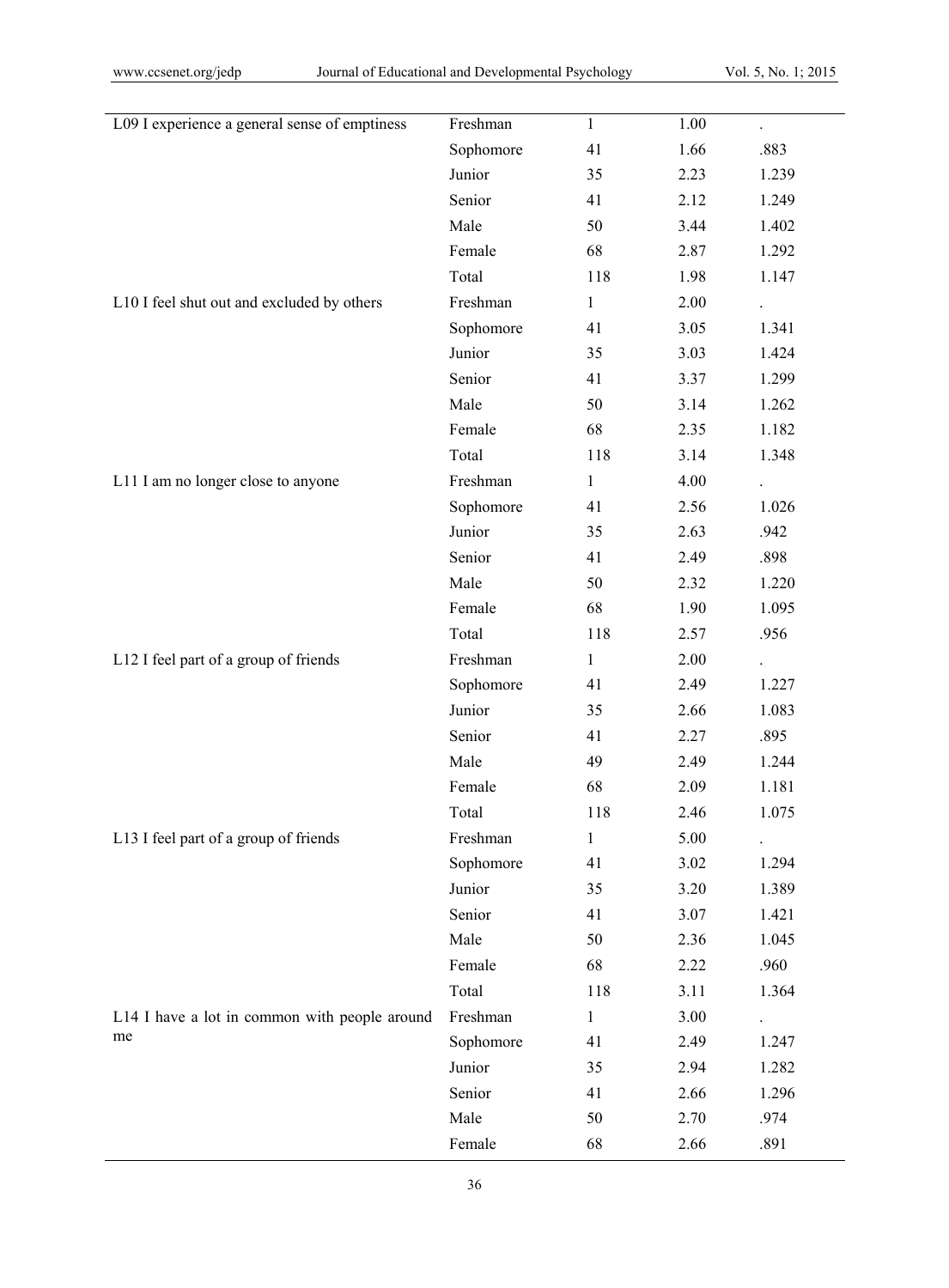|                                         | Total     | 118          | 2.69 | 1.272                     |
|-----------------------------------------|-----------|--------------|------|---------------------------|
| L15 I don't think I belong to the group | Freshman  | $\mathbf{1}$ | 2.00 | $\mathbb{Z}^{\mathbb{Z}}$ |
|                                         | Sophomore | 41           | 1.95 | 1.024                     |
|                                         | Junior    | 35           | 2.29 | 1.178                     |
|                                         | Senior    | 41           | 2.02 | 1.294                     |
|                                         | Male      | 50           | 2.84 | .997                      |
|                                         | Female    | 68           | 3.07 | 1.027                     |
|                                         | Total     | 118          | 2.08 | 1.163                     |
| L16 There is no one I can turn to       | Freshman  | 1            | 5.00 |                           |
|                                         | Sophomore | 41           | 2.07 | 1.212                     |
|                                         | Junior    | 34           | 2.62 | 1.231                     |
|                                         | Senior    | 41           | 2.07 | 1.104                     |
|                                         | Male      | 50           | 2.76 | 1.222                     |
|                                         | Female    | 68           | 2.25 | 1.084                     |
|                                         | Total     | 117          | 2.26 | 1.219                     |
| L17 I lack companionship                | Freshman  | $\mathbf{1}$ | 3.00 |                           |
|                                         | Sophomore | 41           | 2.10 | .889                      |
|                                         | Junior    | 35           | 2.66 | 1.211                     |
|                                         | Senior    | 41           | 2.12 | .812                      |
|                                         | Male      | 50           | 2.34 | 1.255                     |
|                                         | Female    | 68           | 1.81 | .797                      |
|                                         | Total     | 118          | 2.28 | .995                      |
|                                         |           |              |      |                           |

### *5.2 Reliability of the "Scale of Loneliness for College Students"*

The internal consistency coefficient, Cronbach's α value, of the scale was 0.936, which indicates an excellent internal consistency of the scale.

## *5.3 Validity of the "Scale of Loneliness for College Students"*

In this study, the maximum likelihood (ML) method of the linear structural relations (LISREL) statistical software package was employed to perform parameter estimation and the goodness of fit test, thereby determining the scale's validity.

It has been proposed (Bagozzi & Yi, 1988; Hair et al., 1998) that tests of total model fit can be evaluated by dividing the test into three aspects: measures of absolute fit, measures of incremental fit and measures of parsimonious fit. The internal structural fit of the scale was examined using analysis of the basic fit standard and tests of total model fit.

#### *5.4 Analysis of Basic Fit Standard*

Negative errors and variances were not identified in the model estimation results derived from the "Scale of Loneliness for College Students". This outcome was consistent with the evaluation criterion that a theoretical model cannot have negative errors and variances. Second, all errors and variances were statistically significant. In addition, all factor loadings were greater than 0.50 and less than 0.95. Last, the standard errors of the model were between 0.02 and 0.05. Therefore, our results revealed that the model satisfied the evaluation criteria of basic model fit (Tables 6 and 7).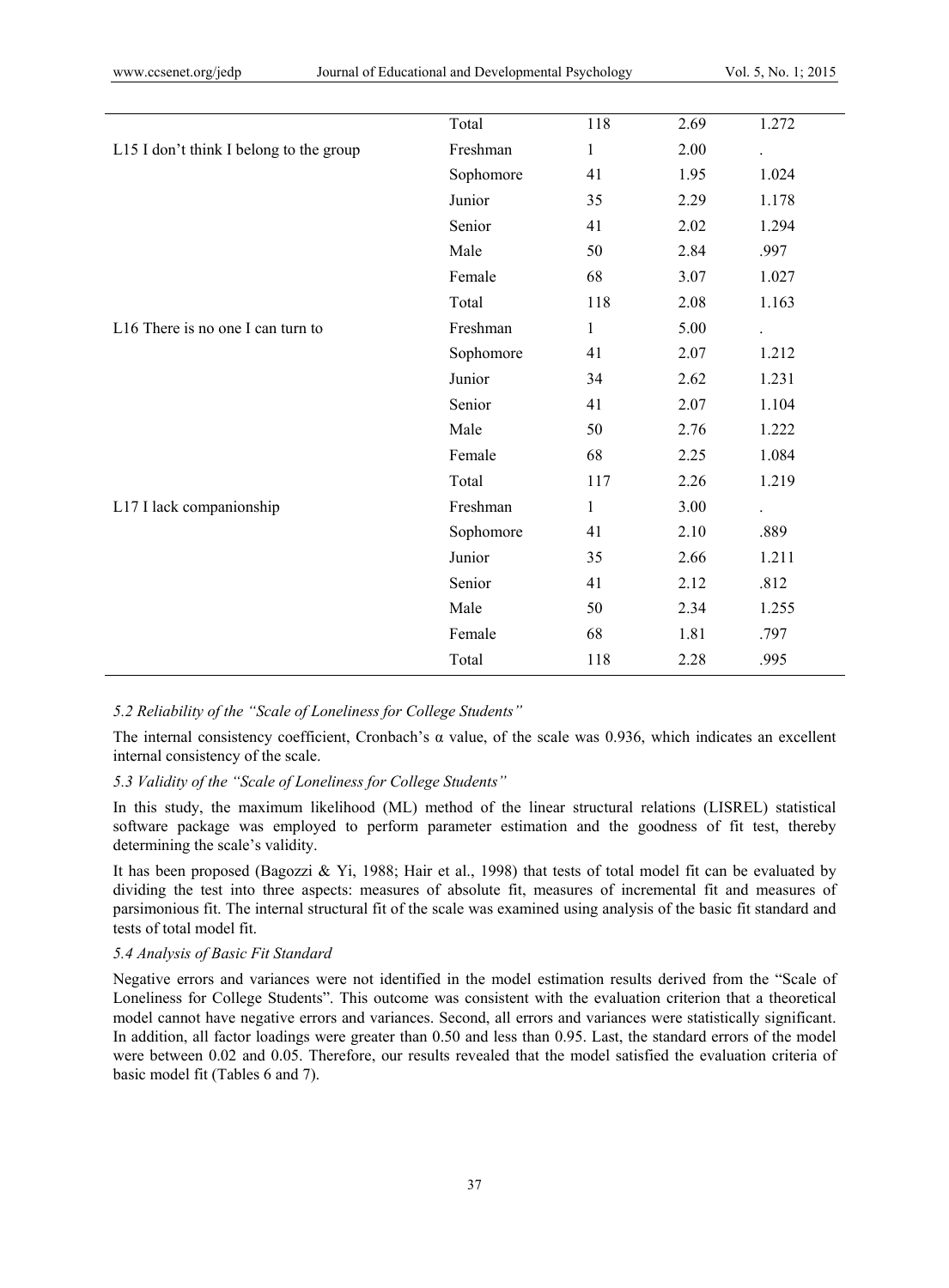| Parameter   | Non-standardized Estimate | <b>Standard Error</b> | T-value  | <b>Standardized Estimate</b> |
|-------------|---------------------------|-----------------------|----------|------------------------------|
| $\delta 1$  | 0.38                      | $0.04\,$              | 9.15     | 0.65                         |
| $\delta 2$  | 0.60                      | 0.06                  | 10.45    | 0.71                         |
| $\delta$ 3  | 0.60                      | 0.05                  | 9.28     | 0.65                         |
| $\delta$ 4  | 0.47                      | 0.05                  | 9.77     | 0.68                         |
| $\delta 5$  | 0.48                      | 0.05                  | 8.99     | 0.64                         |
| $\delta 6$  | 0.66                      | $0.07\,$              | 9.18     | 0.65                         |
| $\delta 7$  | 0.51                      | 0.05                  | 10.52    | 0.72                         |
| $\delta 8$  | 0.57                      | 0.05                  | 11.50    | 0.77                         |
| $\delta 9$  | 0.62                      | 0.07                  | 9.31     | 0.66                         |
| $\delta10$  | 0.77                      | $0.06\,$              | 12.59    | 0.81                         |
| $\delta11$  | 0.63                      | $0.06\,$              | 9.65     | 0.67                         |
| $\delta 12$ | 0.72                      | 0.05                  | 13.50    | 0.85                         |
| $\delta$ 13 | 0.52                      | 0.04                  | 14.18    | 0.88                         |
| $\delta 14$ | 0.40                      | $0.04\,$              | 10.40    | 0.71                         |
| $\delta$ 15 | 0.68                      | 0.05                  | 0.66     | 0.86                         |
| $\delta 16$ | 0.66                      | $0.07\,$              | 9.96     | 0.69                         |
| $\delta 17$ | $0.80\,$                  | $0.07\,$              | 12.08    | 0.79                         |
| $\lambda1$  | $0.20\,$                  | 0.02                  | 8.77     | 0.58                         |
| $\lambda2$  | 0.34                      | 0.04                  | 8.76     | 0.49                         |
| $\lambda 3$ | 0.34                      | 0.04                  | 8.72     | 0.57                         |
| $\lambda4$  | 0.25                      | 0.03                  | 8.72     | 0.54                         |
| $\lambda$ 5 | 0.33                      | $0.04\,$              | 8.79     | 0.59                         |
| $\lambda 6$ | 0.60                      | $0.07\,$              | 8.77     | 0.58                         |
| $\lambda7$  | 0.24                      | 0.03                  | 8.64     | 0.48                         |
| $\lambda 8$ | 0.23                      | 0.03                  | 8.50     | 0.41                         |
| $\lambda 9$ | 0.51                      | $0.06\,$              | 8.76     | 0.57                         |
| $\lambda10$ | 0.30                      | $0.04\,$              | 8.28     | 0.34                         |
| $\lambda11$ | 0.47                      | 0.05                  | 8.73     | 0.55                         |
| $\lambda12$ | $0.20\,$                  | 0.02                  | $8.02\,$ | 0.28                         |
| $\lambda13$ | $0.08\,$                  | $0.01\,$              | 7.74     | 0.23                         |
| $\lambda14$ | $0.15\,$                  | $0.02\,$              | 8.65     | 0.49                         |
| $\lambda15$ | 0.16                      | $0.02\,$              | 7.96     | 0.26                         |
| $\lambda16$ | 0.48                      | $0.06\,$              | 8.70     | 0.52                         |
| $\lambda17$ | 0.38                      | $0.04\,$              | 8.40     | 0.37                         |

|  |  | Table 6. Parameter estimates of model construction for the "the scale for the loneliness of college students" |  |  |  |  |
|--|--|---------------------------------------------------------------------------------------------------------------|--|--|--|--|
|  |  |                                                                                                               |  |  |  |  |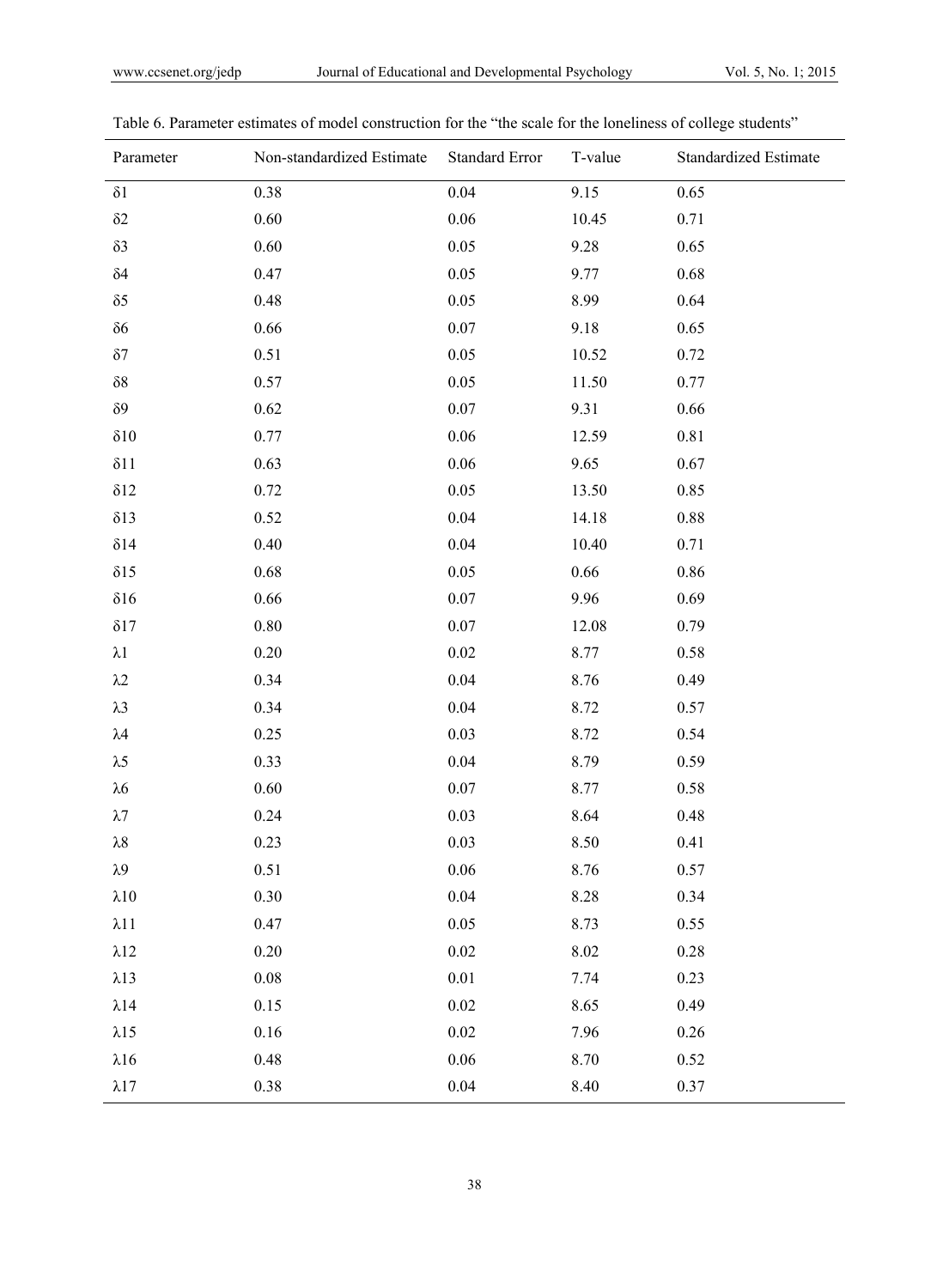| <b>Evaluation Items</b>                                                           | <b>Analytic Results</b>                                         | Evaluation<br>Results |
|-----------------------------------------------------------------------------------|-----------------------------------------------------------------|-----------------------|
| Whether negative errors and variances were<br>present                             | Errors and variances between 0.08 and 0.61.                     | <b>Yes</b>            |
| Whether errors and variances were statistically<br>significant                    | All reached the significance level of 0.01.                     | Yes                   |
| Whether the absolute correlation values between<br>parameters were too close to 1 | The absolute correlation values between<br>parameters were 0.6. | Yes                   |
| Whether the factor loadings were between 0.5<br>and $0.95$                        | The factor loadings were between 0.65 and<br>0.88.              | Yes                   |
| Whether there were no large standard errors                                       | The standard errors were $0.02$ to $0.05$ .                     | Yes                   |

Table 7. Analytic results of basic fit standards for the "scale of loneliness for college students"

#### *5.5 Tests of Total Model Fit*

The examination results for total model fit are shown in Table 8. Our analysis revealed that the  $x^2$  value of the scale was 471.8, which was significant, and that  $x^2/df$  was greater than 3. Kline (1998) proposed an  $x^2/df$  value of less than 3 as the fit standard. Although chi-square tests indicated that the statistics were significant, it was reported that the values were vulnerable to the influences of sample size and might exhibit increased sensitivity in response to more samples (Marsh, Balla, & McDonald, 1988). Therefore, simple reliance on chi-square values was not an ideal approach to model evaluation in this study, and other parameters had to be incorporated. According to the results, all of the parameters of total fit attained the criteria, which indicates an ideal overall model fit. That is, the theoretical model and the observation data of the scale fit.

#### Table 8. Total model fit results

| Test       | Absolute Fit |       |             | Parsimonious Fit |             | Incremental Fit |       |       |            |
|------------|--------------|-------|-------------|------------------|-------------|-----------------|-------|-------|------------|
| Model      | $x^2/df$     | GFI   | <b>SRMR</b> | <b>RMSEA</b>     | <b>PNFI</b> | <b>PGFI</b>     | NFI   | NNFI  | <b>CFI</b> |
| Model      | 3.96         | 0.94  | 0.06        | 0.04             | 0.80        | 0.58            | 0.92  | 0.93  | 0.94       |
| Evaluation | $\leq$ 3     | >0.90 | < 0.08      | < 0.10           | >0.50       | >0.50           | >0.90 | >0.90 | >0.90      |
| Standard   | Poor fit     | fit   | fit         | fit              | fit         | fit             | fit   | fit   | fit        |

*Note*. χ 2 =471.8; *df*=119.

#### *5.6 Internal Structural Fit*

The internal structural fit is an intrinsic quality parameter of a model. As shown in Table 9, most of the estimation parameters reached a significance level.

|  | Table 9. Internal structural fit results |
|--|------------------------------------------|
|--|------------------------------------------|

| Evaluation Item                                                                      | Test Result Data                                                           | Test<br>Result |
|--------------------------------------------------------------------------------------|----------------------------------------------------------------------------|----------------|
| All estimated parameters reached significance.                                       | Yes                                                                        | Yes            |
| The reliability values of individual items were greater than<br>0.50.                | Those of the fifth, seventh, ninth<br>and fifth items were less that 0.50. | N <sub>0</sub> |
| The average variances extracted from the latent variables<br>were greater than 0.50. | Yes                                                                        | Yes            |
| The composite reliability of the latent variables was<br>greater than 0.60.          | Yes                                                                        | Yes            |
| The modification indices were less than 5.00.                                        | Yes                                                                        | Yes            |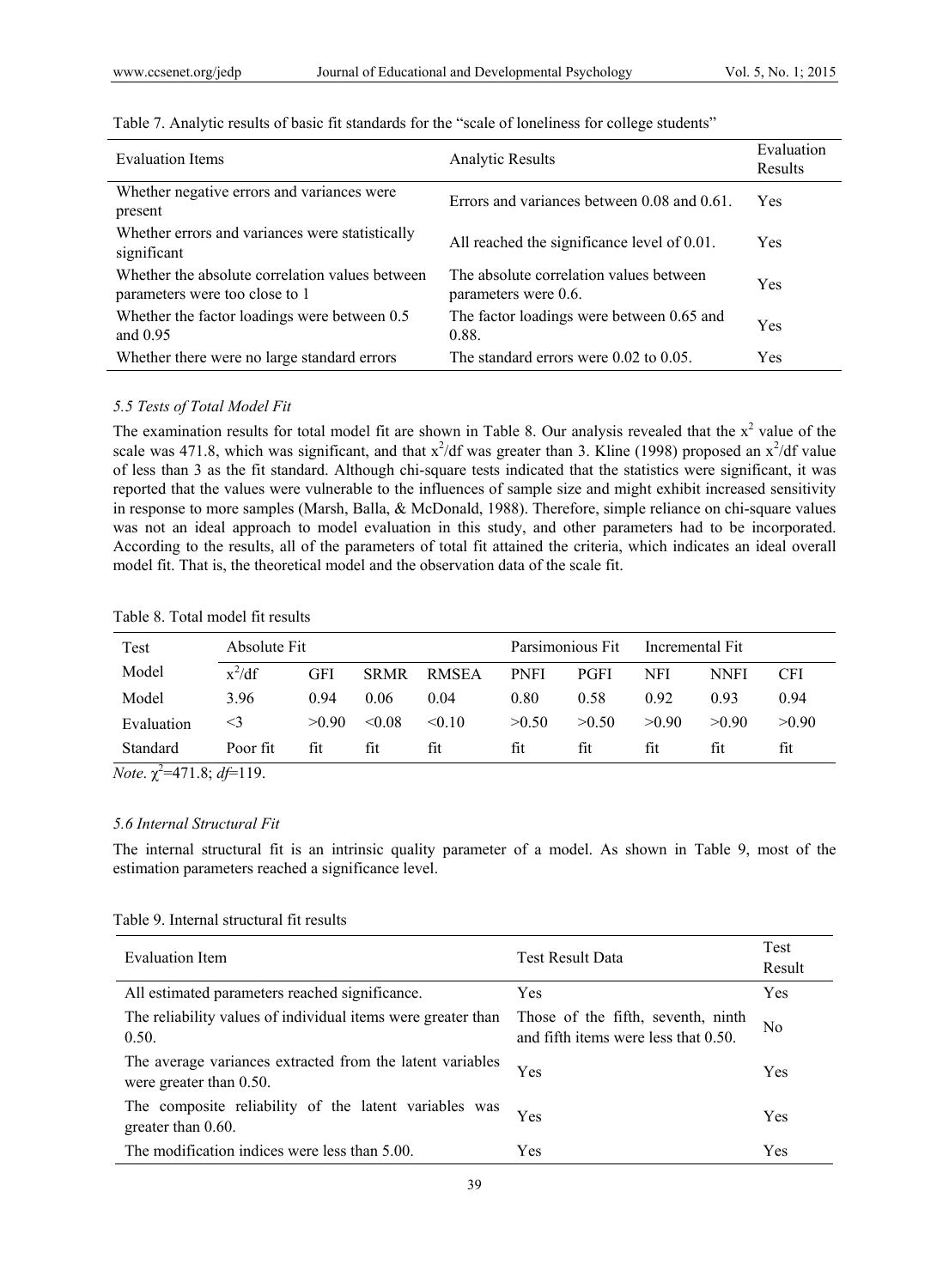#### **6. Conclusions and Suggestions**

#### *6.1 Research Conclusions*

In this study, we attempted to develop a theoretical framework to integrate the relevant concepts and influencing factors of college student loneliness. To this end, the "Scale of Loneliness for College Students" was compiled to serve as the basis for the theoretical architecture of this study.

Two preliminary tests were performed to finalize the trialed version of the "Scale of Loneliness for College Students". In these tests, item analysis and exploratory factor analysis were conducted to preliminarily establish the scale of loneliness in college students. The formal scale had 17 items. The exploratory factor analysis revealed that loneliness was an integrated concept and that its connotation reflected the views of Russell et al. (1982). Russell proposed that the core feeling of loneliness remained essentially the same. Therefore, all lonely individuals shared the same core feeling in understanding and experiencing loneliness. Adopting this view, we developed a scale with a single-dimension form. All items had factor loadings greater than 0.60 and could explain 45% of total variance, which suggested that all of the items were representative.

The test of internal consistency revealed that the "Scale of Loneliness for College Students" displayed a Cronbach's  $\alpha$  value of 0.936, which was indicative of internal consistency. This outcome demonstrated that the scale manifested excellent internal consistency.

Regarding validity, the LISREL software package was used to examine the scale's construction validity. Bagozzi and Yi (1988) suggested that a scale's validity should be investigated in three aspects: the basic fit standard, overall model fit and internal structural fit. Regarding the basic fit standard, the model estimates of the scale displayed the follow properties: i) no negative errors and variances, ii) factor loadings all greater than 0.50 and less than 0.95, iii) errors and variances all reached significance level and iv) the absolute correlation values between estimated parameters were too close to 1. Therefore, all of the results satisfied the evaluation criteria of basic model fit, which indicated that the scale displayed excellent basic model fit. Regarding total model fit, except that the  $\gamma$ 2 value was relatively high, all of the remaining indicators satisfied ideal fit criteria. Overall, our analyses revealed that the research data and the theoretical model displayed very good overall fit. Regarding internal structural fit, all of the estimated parameters reached significance level as follows: i) the average variances extracted from the latent variables were all greater than 0.50, ii) the composite reliability values of the latent variables were all greater than 0.60, iii) the reliability values of the individual items were mostly greater than 0.50 and iv) the modification indices were all less than 5.00. These results indicate that the scale's measurement and structural modes possess ideal internal quality.

In sum, the fit tests of the "Scale of Loneliness for College Students" revealed that except for a small number of indicators that did not satisfy the criteria, the scale was supported by the actual data of the overall and individual measurements and the structural mode.

#### *6.2 Research Suggestions*

6.2.1 To Reexamine the Reliability of the "Scale of Loneliness for College Students" Using a Follow-up Test

A one-dimensional vs. multi-dimensional dichotomy appears in previous studies on loneliness and its most important traits. These studies have often overlooked the question whether loneliness is trait-based or situational. Therefore, when developing our scale, we added an item that questioned the frequency of loneliness to elucidate the nature of the loneliness connotation. Our analyses revealed that the loneliness frequency displayed a strong positive correlation with the total score of the "Scale of Loneliness for College Students", which indicated that the loneliness measured by the scale was skewed toward trait-based and would not exhibit dramatic differences according to environment. However, stability of this understanding of loneliness will be more convincing if future studies can perform measurements at multiple time points. Thus, the reliability of the scale-based understanding of loneliness can be repeatedly investigated.

6.2.2 To Reexamine the Stability of the Validity of the "Scale of Loneliness for College Students" Using a Follow-Up Test

In this study, the validity of the "Scale of Loneliness for College Students" was examined in detail, which revealed that the scale exhibits substantial internal and external validity. However, because this scale is a newly developed measurement tool, we suggest that its validity be subjected to on-going interrogation. For example, melancholy is a primary emotional feature of loneliness (Rokach, 1990; Rokach & Brock, 1997; Rubenstein & Shaver, 1982). Thus, in future, the scale could be used to study individuals suffering from melancholy to test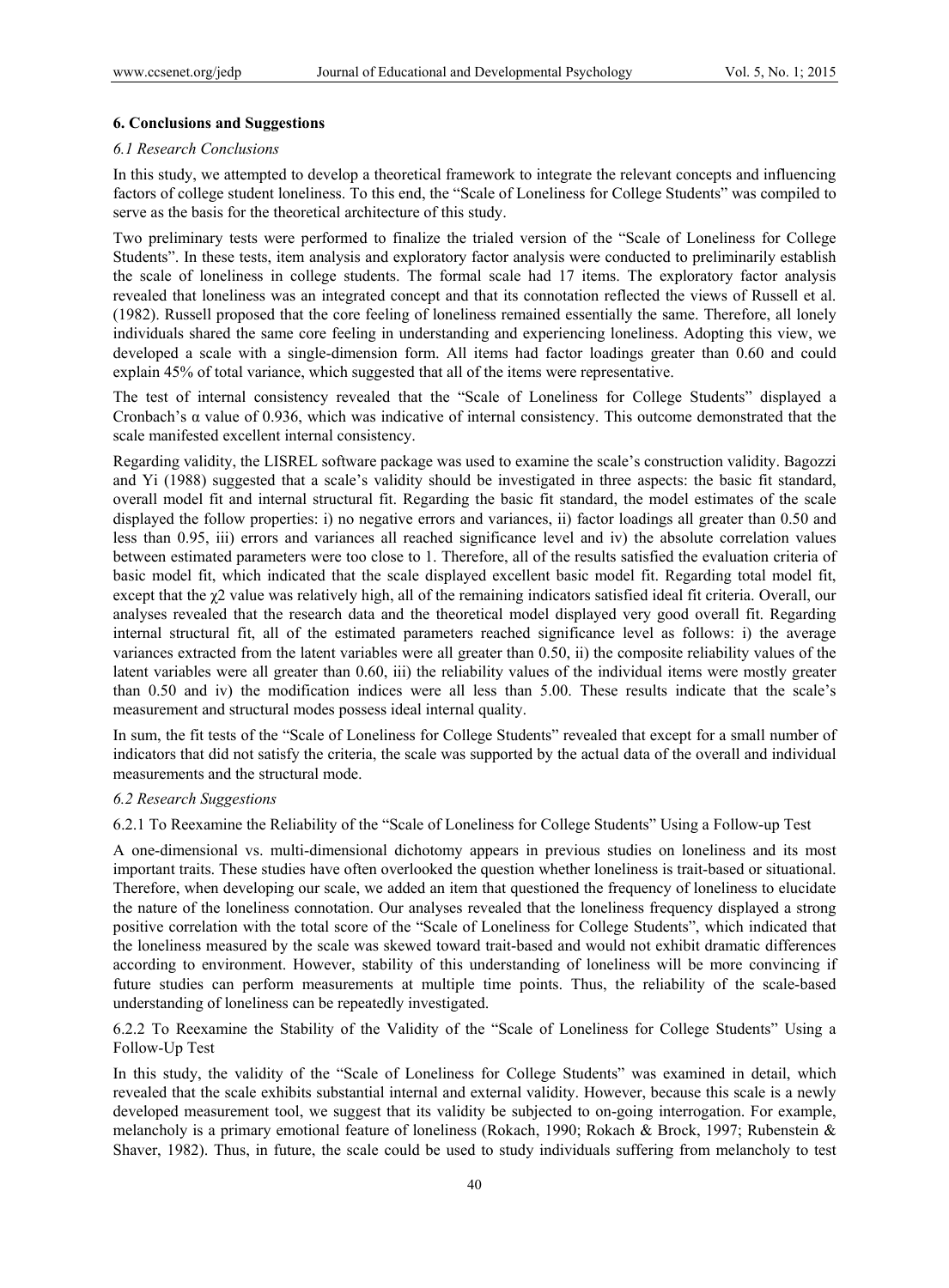whether their scale scores are significantly higher than those of normal individuals. Low self-esteem is another cognitive characteristic of loneliness (McWhirter, 1997; Nurmi et al., 1997; Olmstead et al., 1991; Rubenstein, 1992). Therefore, the "Scale of Loneliness for College Students" and a self-esteem scale could be subjected to correlation analysis to reveal the presence of a negative correlation. Last, the scale could also be used to test poorly adapted students and thereby investigate whether the scale can identify well-adapted students.

### **References**

- Bagozzi, R. P., & Yi, Y. (1988). On the evaluation of structural equation models. *Academic of Marketing Science*, *16*(1), 76-94. http://dx.doi.org/10.1007/BF02723327
- Bowlby, J. (1969/1982). *Attachment and loss* (Vol 1., 2nd ed.). New York: Basic Books.
- Bowlby, J. (1977). The making and breaking of affection bonds: I. A etiology and psychopathological on the light of attachment theory. *British Journal of Psychiatry*, *130*, 201-210. http://dx.doi.org/10.1192/ bjp.130.3.201
- Bradburn, N. M. (1969). *The structure of psychological well-being*. Oxford: Aldine.
- Cassidy, J., & Asher, S. R. (1992). Loneliness and peer relations in young children. *Child Development*, *63*, 350-365. http://dx.doi.org/10.2307/1131484
- Cutrona, C. E. (1982). Transition to college: Loneliness and the process of social adjustment. In L. A. Peplau, & D. Perlman (Eds.), *Loneliness: A sourcebook of current theory, research and therapy* (pp. 291-309). New York: Wiley-Interscience.
- Derlega, V. J., & Margulis, S. T. (1982). Why loneliness occurs: The interrelationship of social-psychological and privacy concepts. In L. A. Peplau, & D. Perlman (Eds.), *Loneliness: A source book of current theory, research and therapy* (pp. 152-165). NY: Wiley.
- Diamant, L., & Windholz, G. (1981). Loneliness in college students: Some theoretical, empirical, and therapeutic considerations. *Journal of College Student Personnel*, *22*, 515-522.
- DiTommaso, E., & Spinner, B. (1993). The development and initial validation of The Social and Emotional Loneliness Scale for Adults (SELSA). *Personality and Individual Differences*, *14*, 127-134. http://dx.doi.org/10.1016/0191-8869(93)90182-3
- DiTommaso, E., Brannen, C., & Best, L. A. (2004). Measurement and validity characteristics of the short version of the social and emotional loneliness scale for adults. *Educational and Psychological Measurement*, *64*, 99-119. http://dx.doi.org/10.1177/0013164403258450
- Dittmann, K. L. (2003). *A study of the relationship between loneliness and Internet use among university student* (Doctoral dissertation). School of Education, Andrew University.
- Dunn, J. C., Dunn, J. G. H., & Bayduza, A. (2007). Perceived athletic competence, sociometric status, and loneliness in elementary school children. *Journal of Sport Behavior*, *30*, 249-269.
- Dupont, H. (1994). *Emotional development, theory and applications: A neo-piagetian perspective*. London: Westport, Connecticut.
- Fordham, K, & Stevenson-Hinde, J. S. (1999). Friendship quality, and adjustment during middle childhood. *Journal of Child Psychology and Psychiatry and Allied Disciplines*, *40*, 757-768. http://dx.doi.org/10.1111/ 1469-7610.00491
- Hair, J. F., Anderson, R. E., Tatham, R. L., & Black, W. C. (1998). *Multivariate data analysis* (5th ed.). New York: Macmillan.
- Hawkley, L. C., & Cacioppo, J. T. (2010). Loneliness matters: A theoretical and empirical review of consequences and mechanisms. *Annals of Behavioral Medicine*, *40*, 218-227. http://dx.doi.org/10.1007/ s12160-010-9210-8
- Hymel, S., Rubin, K. H., Rowden, L., & LeMare, L. (1990). A longitudinal study of sociometric status in middle and late childhood. *Child Development*, *61*, 2004-2121.
- Jones, W. H., Hansson, R. O., & Cutrona, C. E. (1984). Helping the lonely: Issues of intervention with young and older adults. In S. Duck (Ed.), *Personal relationships V: Repairing personal relationships*. NY: Academic Press.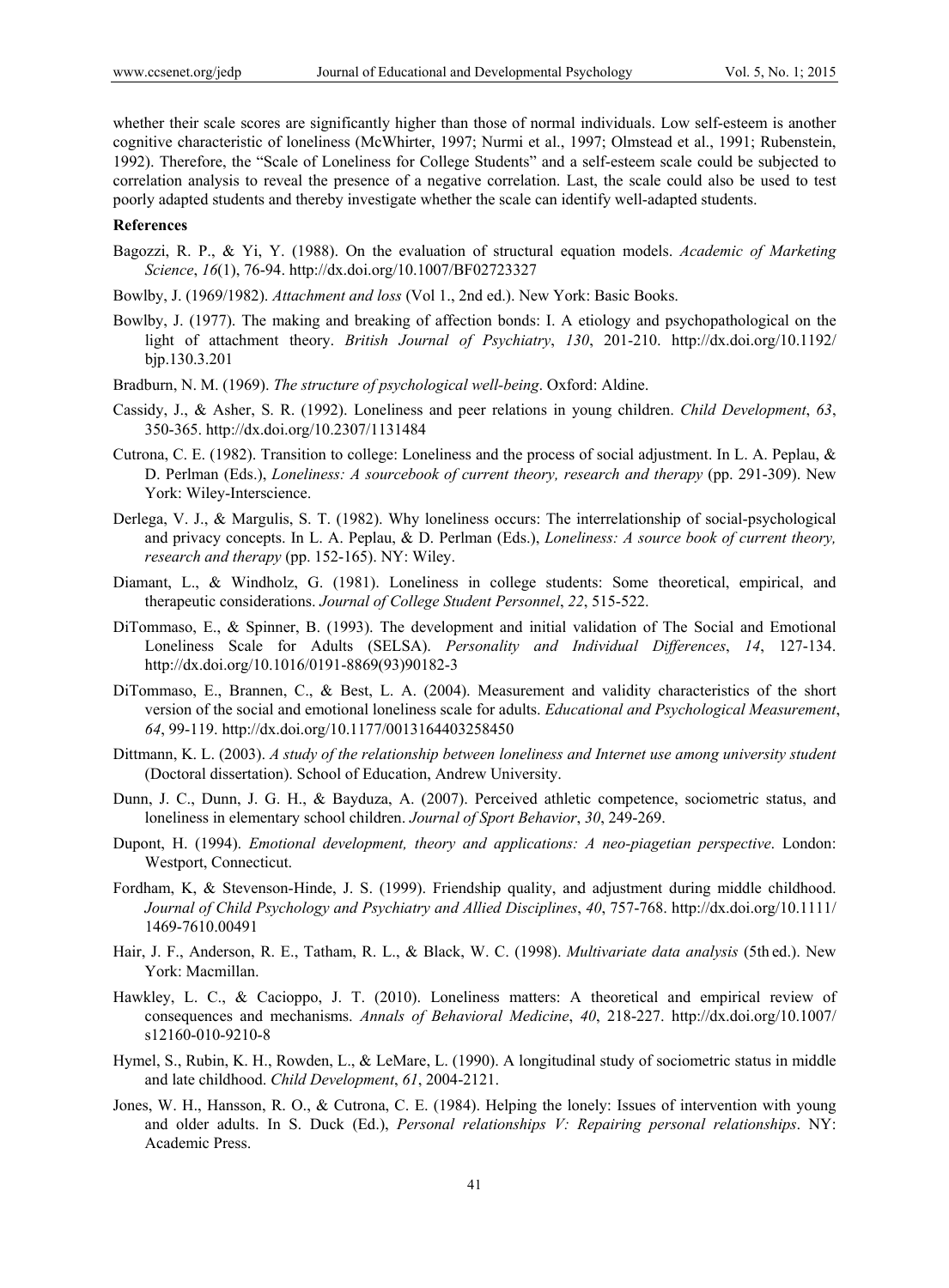- Killeen, C. (1998). Loneliness: An epidemic in modern society—Integrative literature reviews and Meta-analyses. *Journal of Advanced Nursing*, *28*(4), 762-770. http://dx.doi.org/10.1046/ j.1365-2648.1998.00703.x
- Kirova-Petrova, A. (2000). Researching young children's lived experiences of loneliness: Pedagogical implications for linguistically diverse students. *Alberta Journal of Research in Education*, *46*, 99-116.
- Kline, R. B. (1998). *Principles and practice of structural equation modeling*. New York: Guilford Press.
- Larson, R. W. (1999). The use of loneliness in adolescence. In K. Rotenberg, & S. Hymel (Eds.), *Loneliness in childhood and adolescence* (pp. 244-262). NY: Cambridge University Press. http://dx.doi.org/10.1017/ CBO9780511551888.012
- Lasgaard, M., Goossens, L., Bramsen, R. H., Trillingsgaard, T., & Elklit, A. (2011). Different sources of loneliness are associated with different forms of psychopathology in adolescence. *Journal of Research in Personality*, *45*, 233-247. http://dx.doi.org/10.1016/j.jrp.2010.12.005
- Lin, C. L., & Lin, M. J. (2007). The validity and reliability of Chinese version of loneliness scale—The example of the elderly. *Archive of Guidance & Counseling*, *29*(2), 41-50.
- Marsh, H. W., Hau, K. T., & Wen, Z. (2004). In search of golden rules: Comment on hypothesis-testing approaches to setting cutoff values for fit indexes and dangers of overgeneralizing Hu and Bentler's (1999) findings. *Structural Equation Modeling*, *11*, 320-341. http://dx.doi.org/10.1207/s15328007sem1103\_2
- McWhirter, J. J., McWhirter, B. T., McWhirter, A. M., & McWhirter, E. H. (1993). *At-risk youth: A comprehensive response*. Pacific Grove, CA: Brooks/Cole Publishing company.
- Medora, N., & Woodward, J. C. (1986). Loneliness among adolescent college student at an Indian University. *International Review of Modern Sociology*, *16*(1), 115-135.
- Medora, N., Woodward, J., & Larson, J. (1987). Adolescent Loneliness: A Cross-Cultural Comparison Of Americans And Asian Indians. *International Journal of Comparative Sociology*, *28*, 204-210. http://dx.doi.org/10.1177/002071528702800306
- Mullins, L. C., Johnson, D. P., & Anderson, L. (1987). Loneliness of the elderly: The impact of family and friends. In M. Hojat., & R. Crandall (Eds.), *Loneliness: Theory, research, and applications* (pp. 225-238). California: SAGE.
- Nurmi, J. E., Berzonsky, M. D., Tammi, K., & Kinney, A. (1997). Identity processing orientation, cognitive and behavioral strategies and well-being. *International Journal of Behavioral Development*, *21*, 555-570. http://dx.doi.org/10.1080/016502597384785
- Olmstead, R. E., O'Malley, P. M., & Bentler, P. M. (1991). Longitudinal assessment of the relationship between self-esteem, fatalism, loneliness, and substance use. *Journal of Social Behavior and Personality*, *6*, 749-770.
- Prinstein, M. J., & La Greca, A. M. (2004). Childhood peer rejection and aggression as predictors of adolescent girls' externalizing and health risk behaviors: A six year longitudinal study. *Journal of Consulting and Clinical Psychology*, *72*, 103-112. http://dx.doi.org/10.1037/0022-006X.72.1.103
- Rokach, A. (1990). Surviving and coping with loneliness. *The Journal of Psychology*, *214*, 39-54. http://dx.doi.org/10.1080/00223980.1990.10543204
- Rokach, A., & Brock, H. (1997). Loneliness and the effects of life change. *Journal of Psychology Interdisciplinary & Applied*, *131*(3), 284-298. http://dx.doi.org/10.1080/00223989709603515
- Rokach, A., & Neto, F. (2002). Loneliness of the aged: A cross-cultural comparison. *Psychology & Education*, *39*(1), 18-28
- Rotenberg, K. J., & Bartley, J. L. (1997). Children's stigmatization of chronic loneliness in peers. *Journal of Social Behavior and Personality*, *12*, 577-584.
- Russell, D., Cutrona, C. E., Rose, J., & Yurko, K. (1984). Social and emotional loneliness: An examination of Weiss's typology of loneliness. *Journal of Personality and Social Psychology*, *46*, 1313-1321. http://dx.doi.org/10.1037/0022-3514.46.6.1313
- Russell, D., Peplau, L., & Ferguson, M. L. (1978). Developing a measure of loneliness. *Journal of Personality Assessment*, *42*, 290-294. http://dx.doi.org/10.1207/s15327752jpa4203\_11